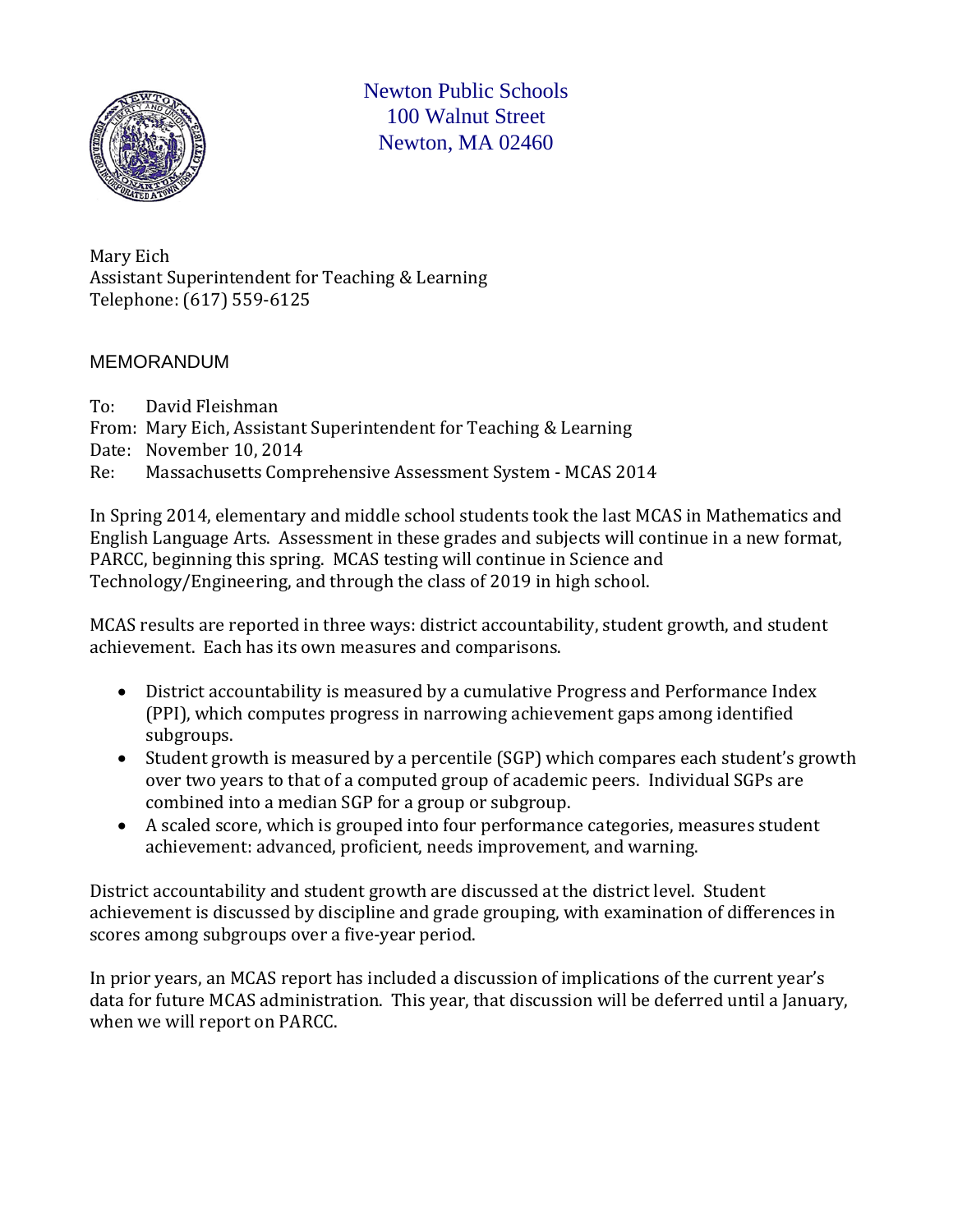# MCAS 2014: Student Achievement, Student Growth and District Accountability

The Massachusetts Comprehensive Assessment System (MCAS) is the statewide standards-based assessment developed as a major component of the Education Reform Act of 1993. Students were first tested in 1998 in grades 4, 8 and 10 in Mathematics and English Language Arts. Today's MCAS assesses all students in grades 3, 4, 5, 6, 7, 8 and 10. Fifth and eighth graders are tested in Science and Technology/Engineering and Newton ninth graders are tested in Introductory Physics.[1](#page-1-0)

| Discipline/Grade                   | 4 |  |  | Q | 10 |
|------------------------------------|---|--|--|---|----|
| English Language Arts              |   |  |  |   |    |
| Mathematics                        |   |  |  |   |    |
| Science and Technology/Engineering |   |  |  |   |    |

Students must achieve a proficient or advanced score on the tenth grade tests in English Language Arts and Mathematics, and one of the four Science and Technology Engineering tests to qualify for a High School diploma. Students who earn a rating of needs improvement in either Mathematics or English Language Arts must work with an advisor to develop a plan for course taking that will move them to proficiency before graduation.

Over the life of MCAS, reporting results has come to take three distinct forms: Progress and Performance, Student Growth, and Student Achievement. Progress and Performance data is compiled from student data and used in the process of determining school and district accountability ratings.[2](#page-1-1)

#### Sunsetting MCAS

2014 was the final year of MCAS testing in Mathematics and English Language Arts for elementary and middle school students. Beginning this spring, third through eighth grade students will take the PARCC (Partnership for Assessment of Readiness for College and Careers) in Mathematics and English Language Arts. Fifth and eighth graders will continue to take an MCAS in Science and Technology/Engineering, and ninth graders in Physics. Students currently in eighth through twelfth grades will be required to meet MCAS standards to achieve competency determination. That is, all students in the classes of 2015 through 2019 will have to pass high school MCAS in all three disciplines to graduate.

<span id="page-1-0"></span> <sup>1</sup> Districts may choose which science discipline and therefore which year students are to be tested.

<span id="page-1-1"></span><sup>2</sup> Throughout this report, all data comes from the DESE website unless otherwise noted.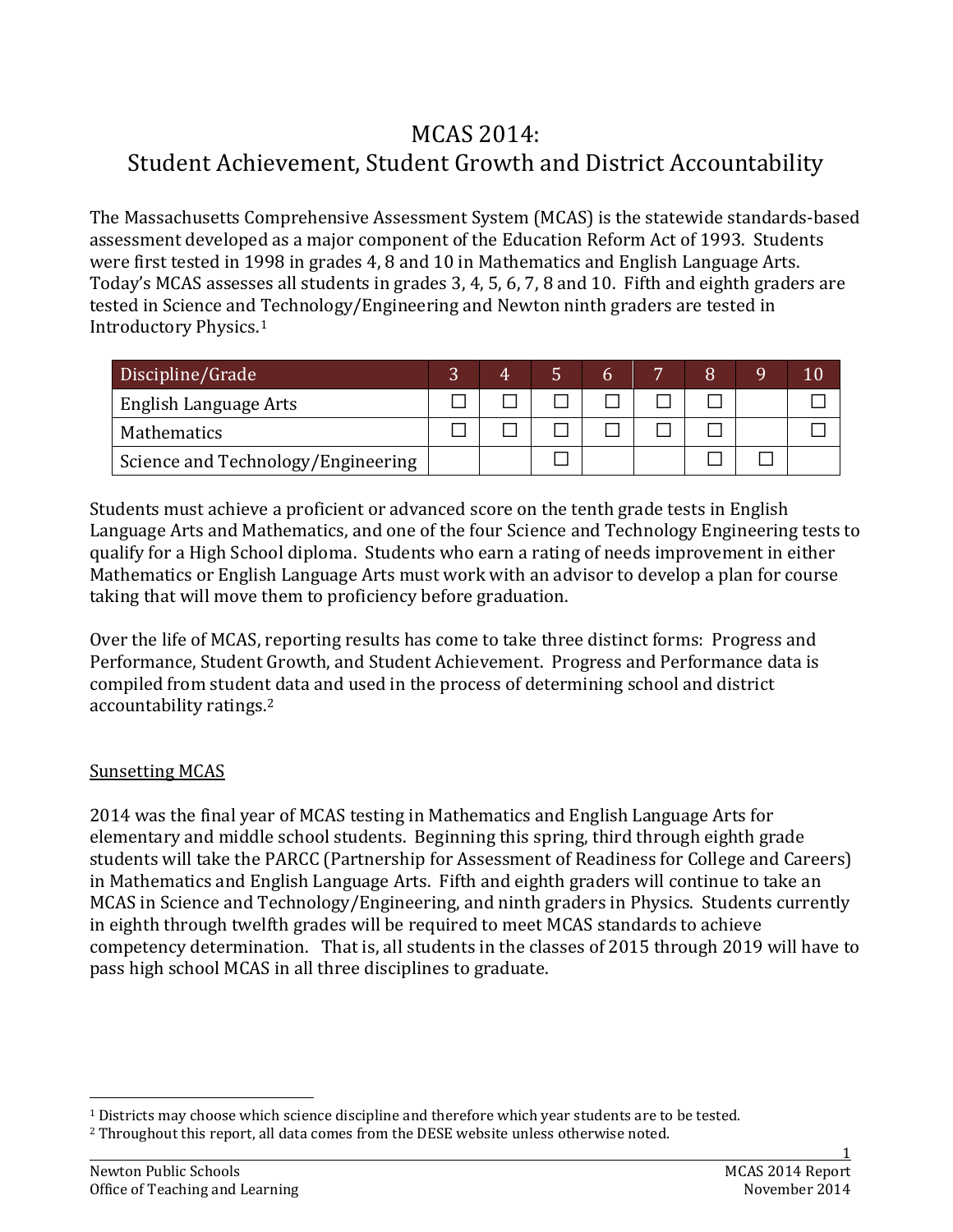# District Accountability: Progress and Performance

The Progress and Performance Index (PPI) was new in 2012, and replaced the No Child Left Behind goal of 100 percent student proficiency by 2014 with the goal of reducing proficiency gaps by half by 2017. The proficiency gap is defined as "the distance between a group's current proficiency level and 100% proficiency."

The PPI uses a 100-point scale and combines information on up to seven indicators:

- o narrowing proficiency gaps in English language arts, Mathematics, and science;
- o growth in English language arts and Mathematics;
- o annual dropout rates; and
- o cohort graduation rates.

Extra credit points are awarded for increasing the percentage of students achieving a performance level of advanced in English, Math and Science, and for decreasing the failure rate.

Each school's PPI rating is combined with PPI ratings from the past three years to form a Cumulative Progress and Performance Index. A group must have a Cumulative PPI of 75 or higher to be considered making progress towards narrowing proficiency gaps.

The Cumulative PPI for all students and for the High Needs<sup>[3](#page-2-0)</sup> student group must be 75 or higher to be granted Level 1 Accountability and Assistance status. A district is assigned the Accountability and Assessment level of its lowest school.

Six of our schools, Burr, Lincoln-Eliot, Mason-Rice, Ward, Brown, and North, are Level 1 schools this year. All others are Level 2 schools, making Newton Public Schools a Level 2 district.

<span id="page-2-0"></span> <sup>3</sup> Low Income students, English Language Learners, and students with disabilities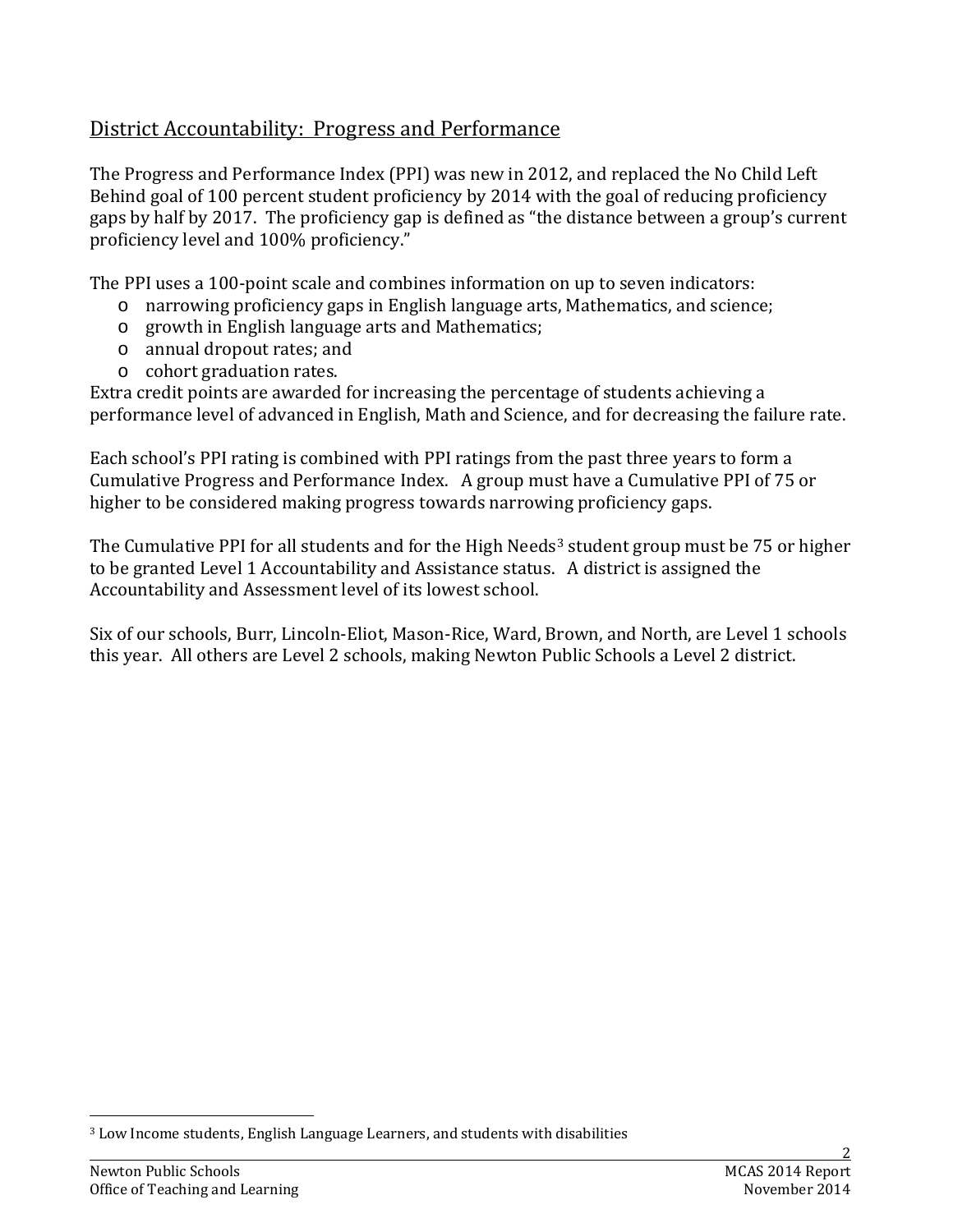# Student Growth

Student progress is also measured with respect to growth from previous years. A Student Growth Percentile (SGP) is computed for each fourth through eighth grade student in Mathematics and English Language Arts, comparing his or her progress to their academic peers<sup>[4](#page-3-0)</sup> in Massachusetts.

Almost by definition, the median Student Growth Percentile is 50. SGP above 60 and below 40 are considered significant.

Median Student Growth Percentile (SGP) in both English Language Arts and Mathematic for the district in 2014 is 56.

Median SGP in Mathematics in 2014 is above 60 at Countryside, Franklin, Ward, Lincoln-Eliot, Mason Rice, Peirce and Newton South. In English Language Arts, median SGP was above 60 at Burr, Franklin, Horace Mann, Ward, Lincoln Eliot, Mason-Rice, Memorial Spaulding, Peirce, and Zervas,

While our median SGP as a district is dropping but still in the acceptable range, the variation by subgroup reveals differences that are also evident in the performance data.

| <u>Median Student drowth i ertenthes by Subgroup 2014 and 2013</u> |      |                       |      |             |      |      |  |  |  |
|--------------------------------------------------------------------|------|-----------------------|------|-------------|------|------|--|--|--|
|                                                                    |      | English Language Arts |      | Mathematics |      |      |  |  |  |
|                                                                    | 2014 | 2013                  | 2012 | 2014        | 2013 | 2012 |  |  |  |
| <b>Students with Disabilities</b>                                  | 49   | 52                    | 52   | 47          | 48   | 55   |  |  |  |
| <b>ELL and Former ELL</b>                                          | 62   | 62                    | 63.5 | 60          | 63   | 62   |  |  |  |
| Low Income                                                         | 55.5 | 54                    | 53   | 51          | 49   | 56   |  |  |  |
| <b>High Needs</b>                                                  | 54   | 54                    | 55   | 51          | 52   | 56   |  |  |  |
| African American/Black                                             | 54   | 53                    | 49   | 48.5        | 55   | 52   |  |  |  |
| Asian                                                              | 61   | 63                    | 64   | 62          | 64   | 66   |  |  |  |
| Hispanic/Latino                                                    | 56   | 54                    | 55   | 55          | 48   | 56.5 |  |  |  |
| Multi Race                                                         | 59   | 58.5                  | 60   | 58          | 62.5 | 65   |  |  |  |
| White                                                              | 55   | 60                    | 60   | 54          | 57   | 61   |  |  |  |
| Male                                                               | 52   | 56                    | 56   | 56          | 58   | 59   |  |  |  |
| Female                                                             | 60   | 63                    | 63   | 56          | 58   | 63   |  |  |  |
| Non-Low Income                                                     | 56   | 60                    | 60   | 56          | 58.5 | 62   |  |  |  |
| All Students                                                       | 56   | 59                    | 60   | 56          | 58   | 61   |  |  |  |

#### Median Student Growth Percentiles by Subgroup 2014 and 2013

<span id="page-3-0"></span><sup>&</sup>lt;sup>4</sup> The student growth percentile describes the relative growth a student made compared to other students with the same achievement history—their academic peers. Academic peers are not an actual set of students but are constructed using all the state's data. http://www.doe.mass.edu/mcas/growth/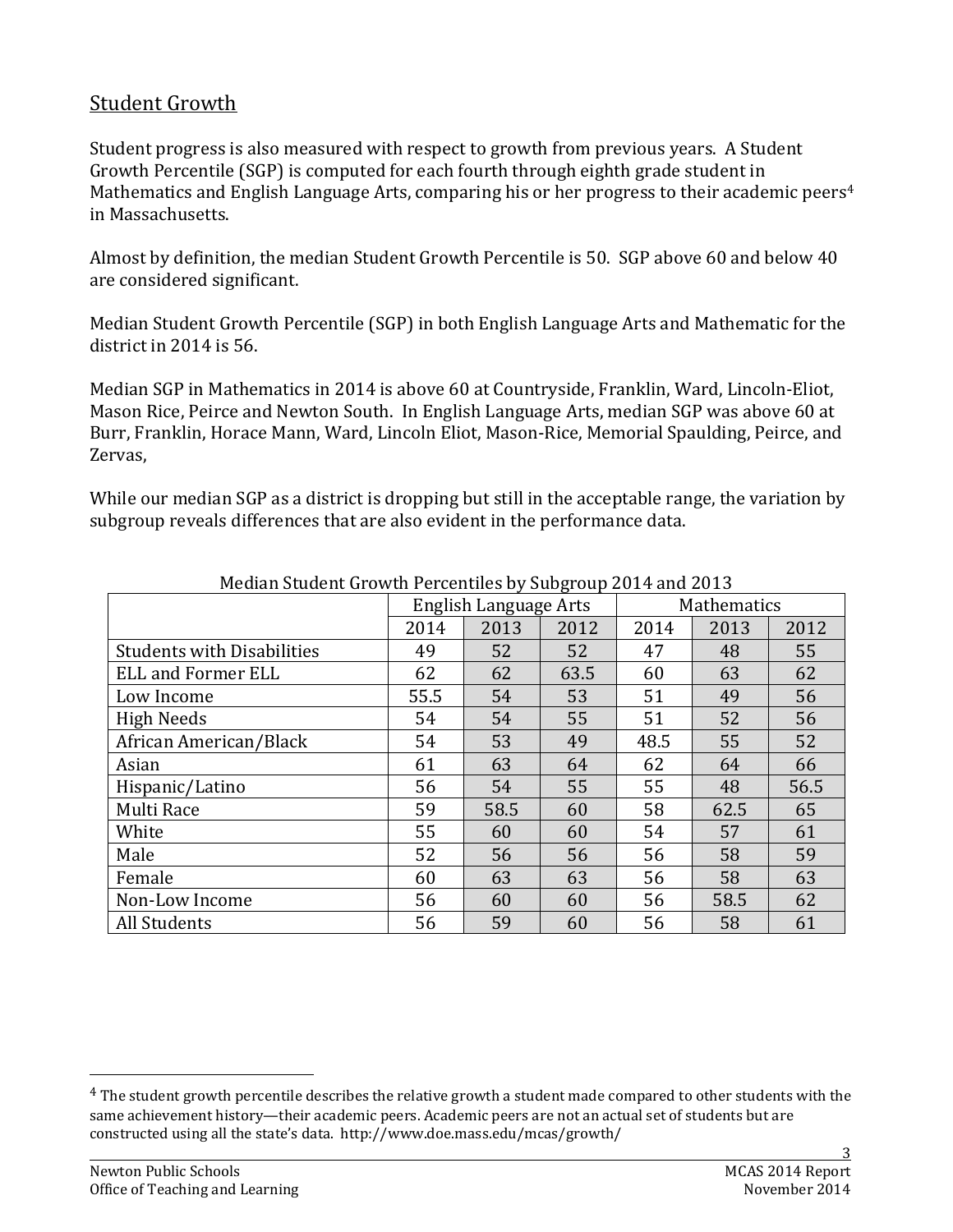# Student Achievement

The number of points students are awarded for correct responses on any MCAS test is translated to a scaled score of between 200 and 280. Students are assigned to a performance level based on scaled scores.

| Performance Level      | <b>Scaled Score</b><br>Minimum | <b>Scaled Score</b><br>Maximum |
|------------------------|--------------------------------|--------------------------------|
| Advanced               | 260                            | 280                            |
| Proficient             | 240                            | 258                            |
| Needs Improvement      | 220                            | 238                            |
| Warning (Failing Gr10) | 200                            | 218                            |

# English Language Arts

Student progress in English Language Arts is assessed every year beginning in third grade and continuing through middle school. Writing is assessed in Grades 4, 7 and 10 in the form of a "long composition."

## Elementary: Grades 3-5

Performance of students in grades 3, 4 and 5 continues to be high. In the five years from 2010-2014, nearly 80% of Newton third grade students have scored proficient or advanced on the reading test.

Additionally, our growth rates in fourth and fifth grade are consistently higher than the average across the state

Fourth grade performance is also strong in the same five-year period, with proficient and advance scores hovering around 75%. We note a slight increase to 81% in 2014, which may reflect the intensive work on writing in elementary schools last year.

According to the Boston Globe[5](#page-4-0), Mason Rice, Ward, Angier, Lincoln Eliot, and Burr all ranked among the 20 highest performing schools in English Language Arts in the state in one or more grades.



#### $G$  and  $G$   $F$   $G$   $i$   $k$   $I$   $g$   $g$   $g$   $g$   $g$   $g$   $g$   $h$   $g$ Grade 4 English Language Arts All Students



<span id="page-4-0"></span>5 http://www.bostonglobe.com/Page/Boston/2011-

2020/WebGraphics/Metro/BostonGlobe.com/mcas/2014/rankings/school3rd.xml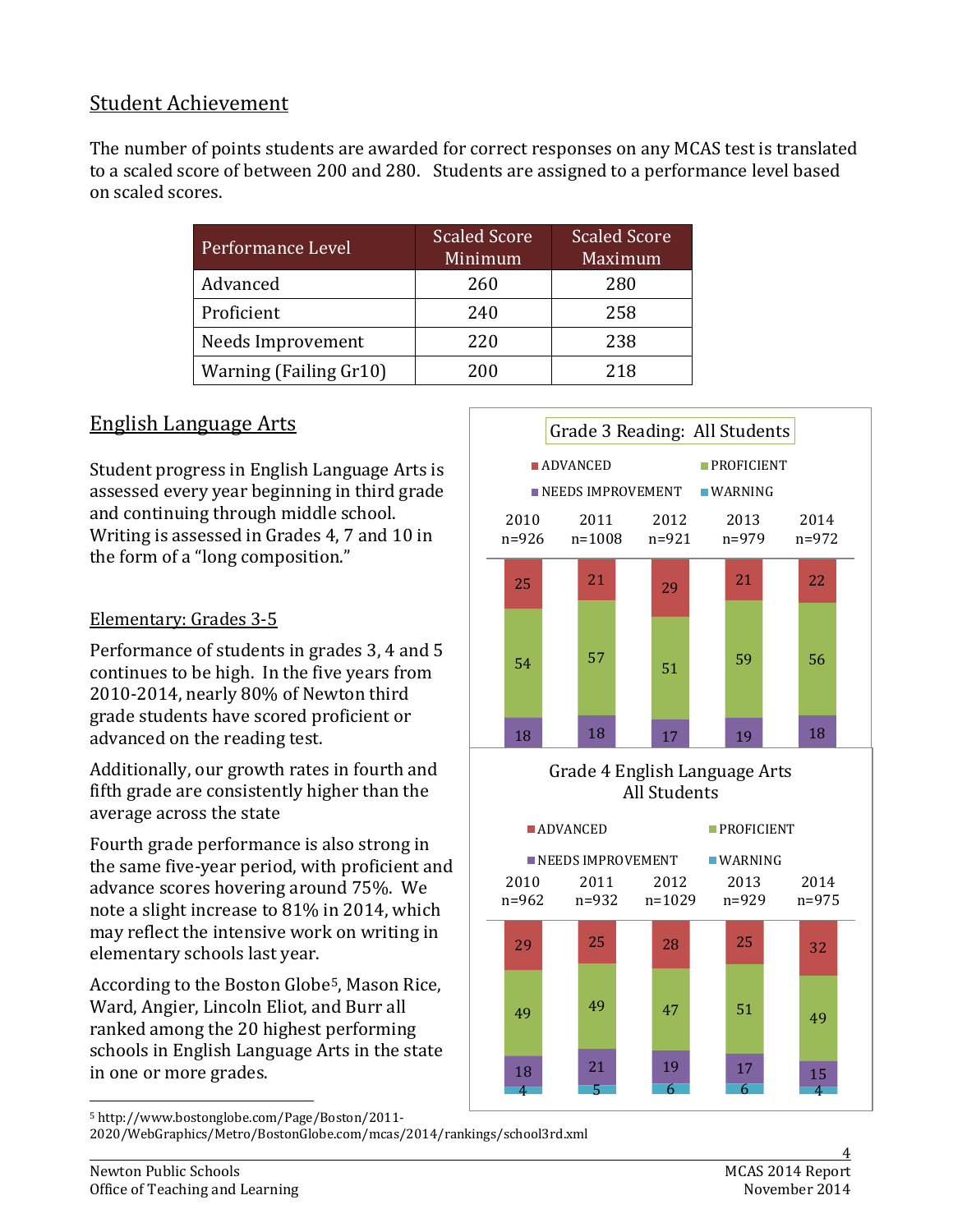## Differences in Achievement Among Sub Groups – Grades 3 – 5

Although student performance on average is very high in Newton Elementary Schools, it is not proportionally distributed across subgroups.

Using Grade 5 results as a comparison point, it's evident that a higher percentage of African American/Black, Low Income, and High Needs students score in the warning performance level, and that these differences persist across the years from 2010 to 2014. Similarly, a much lower percentage of African American/Black and students with High Needs score in the advanced performance level in the same time period.

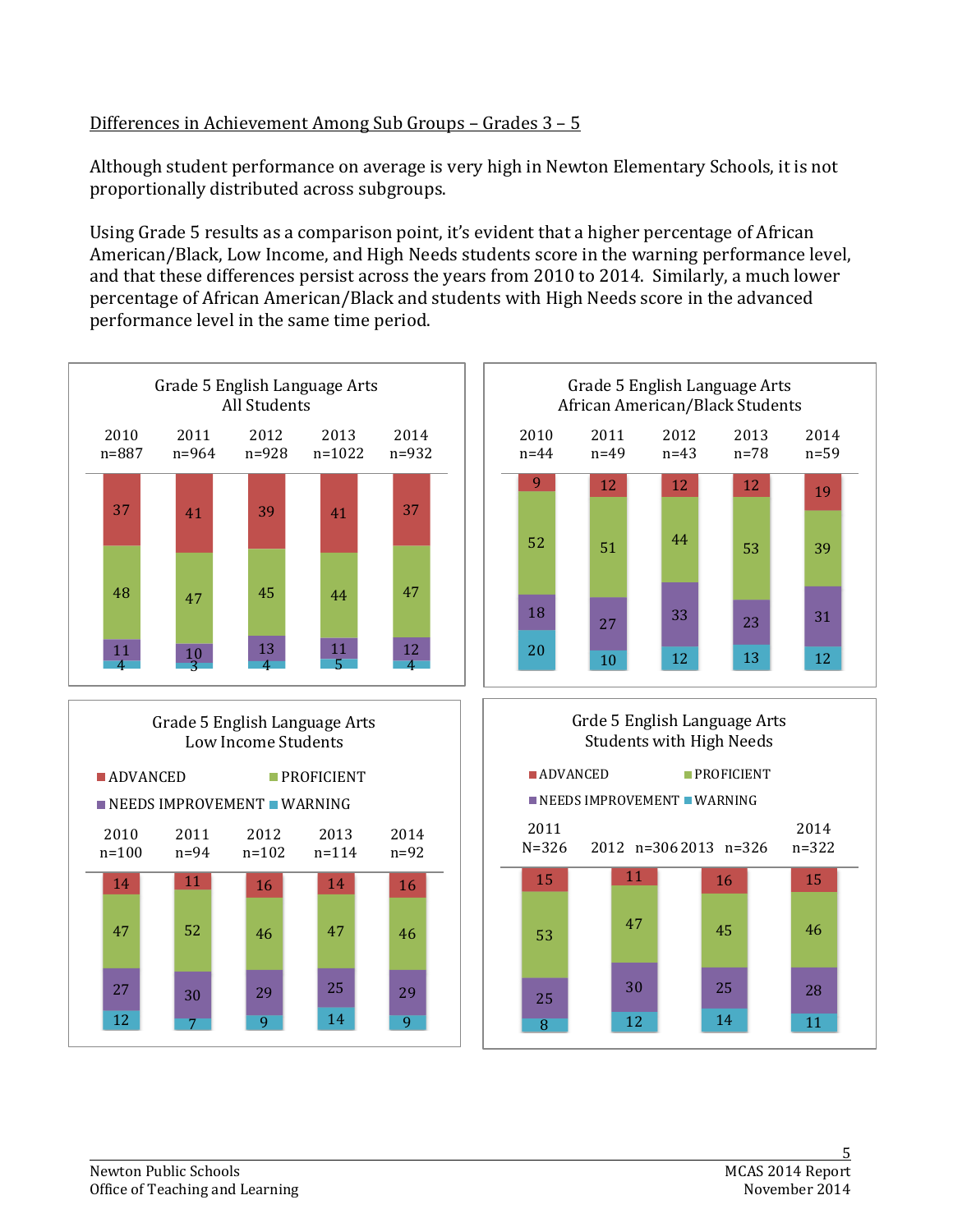#### English Language Arts: Middle School All Grades 6 - 8

As the charts at right show, Newton Middle School students continue to achieve at high levels on the English Language Arts MCAS.

The percent of students scoring in the warning level moves between 2% and 3% in grades 7 and 8, with grade 6 higher at 3% to 5%.

While the percent of students scoring advanced in each grade decreased this year, the percent of students in the proficient and advanced levels combined continues to be very high at 89 in seventh and 93 in eighth grade.

Student performance in grade 6 continues to lag behind grade 7 and grade 8.

Student growth percentiles (SGP) in 2013 were 48, 51, and 58 for grades 6, 7, and 8 respectively.

According to the Boston Globe<sup>[6](#page-6-0)</sup>, Bigelow Middle School ranked in the top 20 Massachusetts schools in eighth grade English Language Arts.

## Differences in Achievement Among Sub Groups

As is the case in the elementary schools, differences in student achievement are evident among sub groups of students. Using eighth graders as the comparison group, we see that students with High Needs, Low Income students and African American/Black students perform in the warning and needs improvement levels in numbers nearly three times as high as their grade level peers.

Conversely, students with High Needs, Low Income students and African American/Black students score advanced at a rate of only one third of eighth grade group as a whole.

<span id="page-6-0"></span> 6 http://www.bostonglobe.com/Page/Boston/2011- 2020/WebGraphics/Metro/BostonGlobe.com/mcas/2014/ranki







#### Grade 8 English Language Arts All Students



Newton Public Schools<br>
Office of Teaching and Learning<br>
Office of Teaching and Learning Office of Teaching and Learning

6<br>MCAS 2014 Report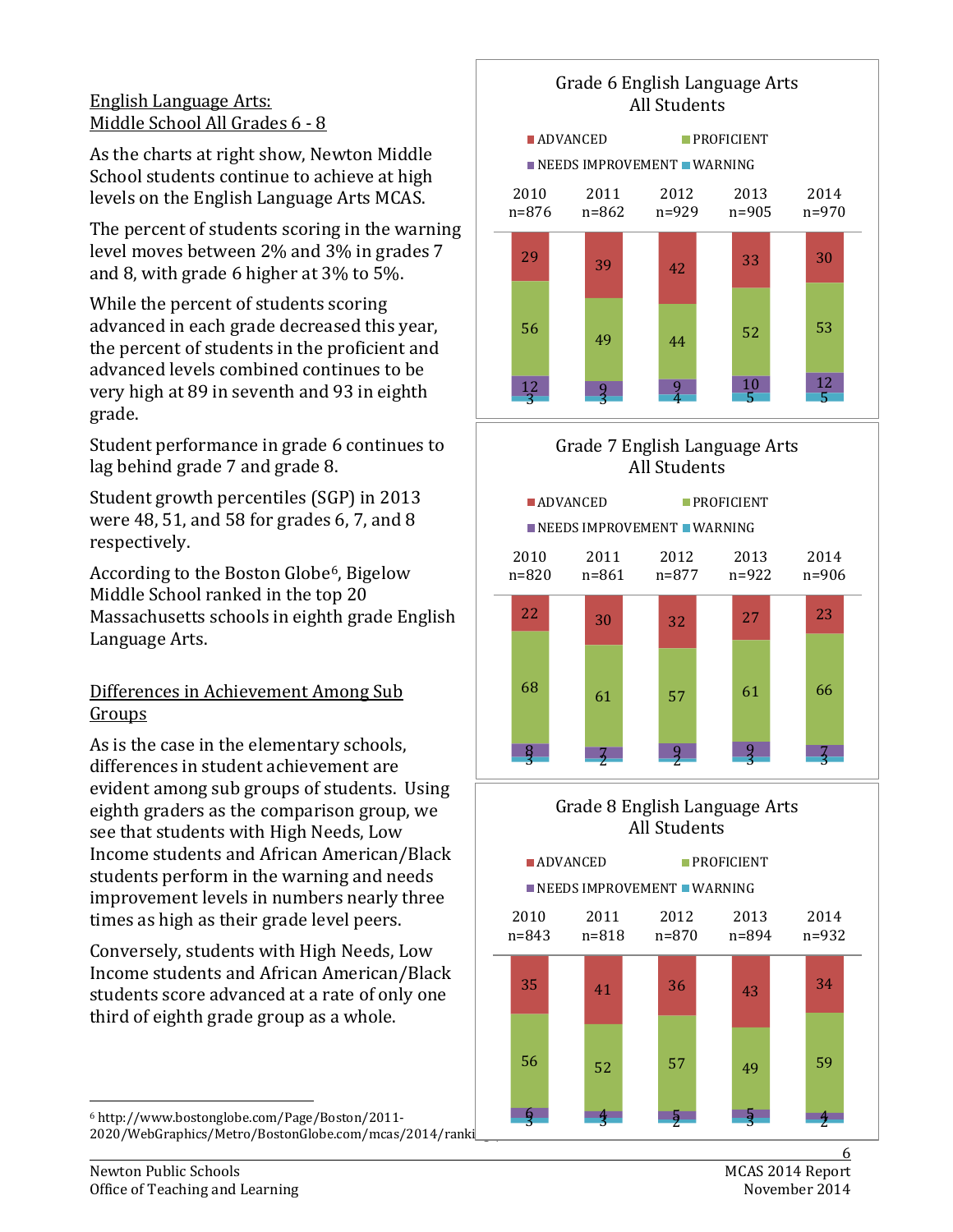

Newton Public Schools<br>Office of Teaching and Learning<br>MOKS 2014 Report<br>Movember 2014 Office of Teaching and Learning

7<br>MCAS 2014 Report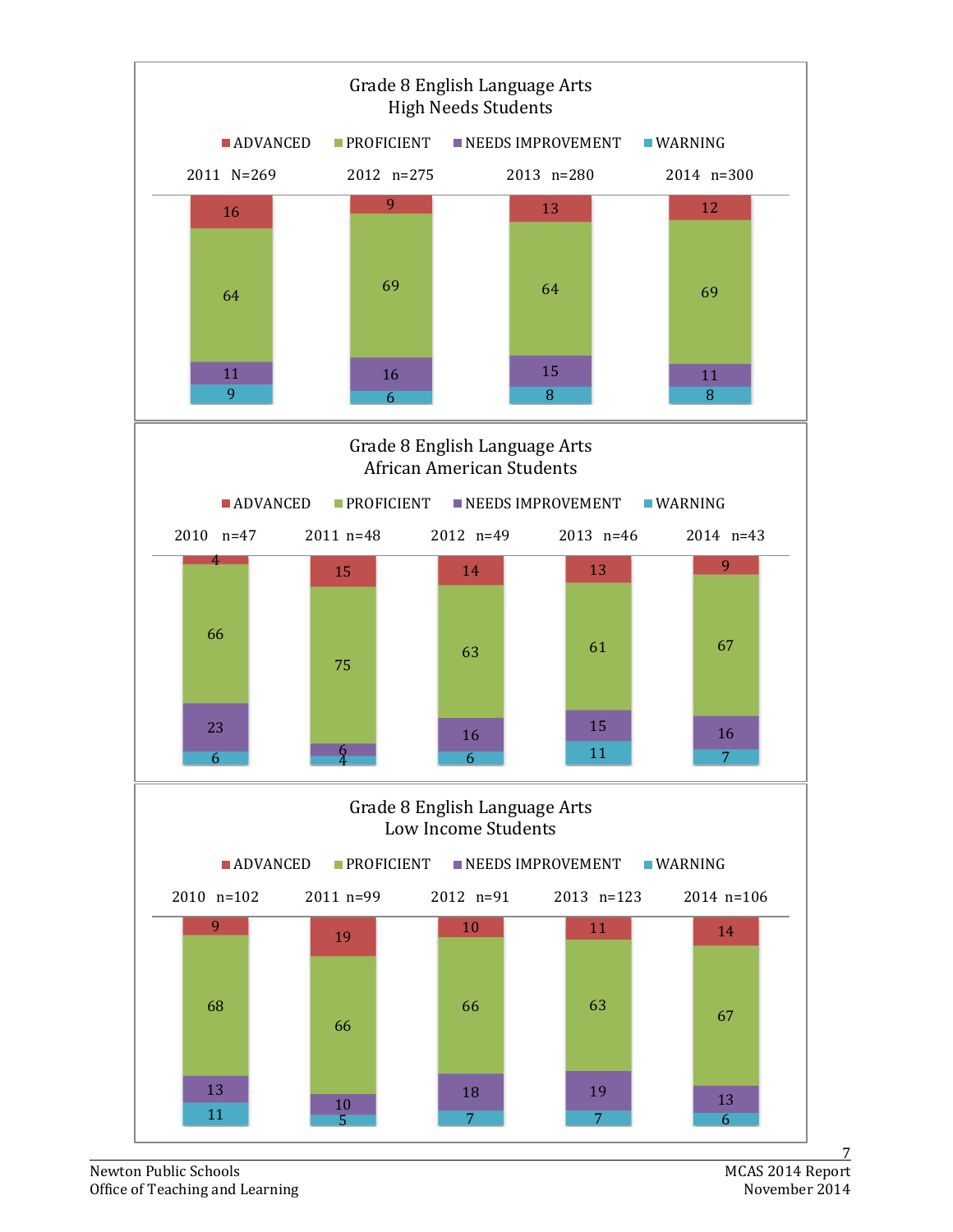#### English Language Arts: High School Grade 10

We have made substantial progress in increasing the percentage of Newton Public Schools sophomores scoring in the advanced performance level in the past six years – nearly doubling the rate from 35% in 2008 to 64% in 2014.

We have also reduced the number of students failing the English Language Arts Grade 10 MCAS, from 2% to 1%, and in the "needs improvement" performance level from 8% to 3%.

#### Differences in Achievement Among Subgroups

The commitment of teachers to narrowing the achievement gap has significantly reduced the needs improvement and failure rates of African American/Black, Low Income, and High Needs students in English Language Arts Grade 10 MCAS. Combined, the percentage of students not scoring proficient or advanced has been reduced from 36% in 2010 to 16% in 2014.

Still, differences in achievement at the advanced level are striking. While 64% of Newton tenth graders achieve an advanced performance level, fewer than half as many African American, Low Income and High Needs students do the same.



#### English Language Arts Grade 10 All Students





#### English Language Arts Grade 10 Low Income Students





8<br>MCAS 2014 Report

2014

Newton Public Schools<br>
Office of Teaching and Learning<br>
Office of Teaching and Learning Office of Teaching and Learning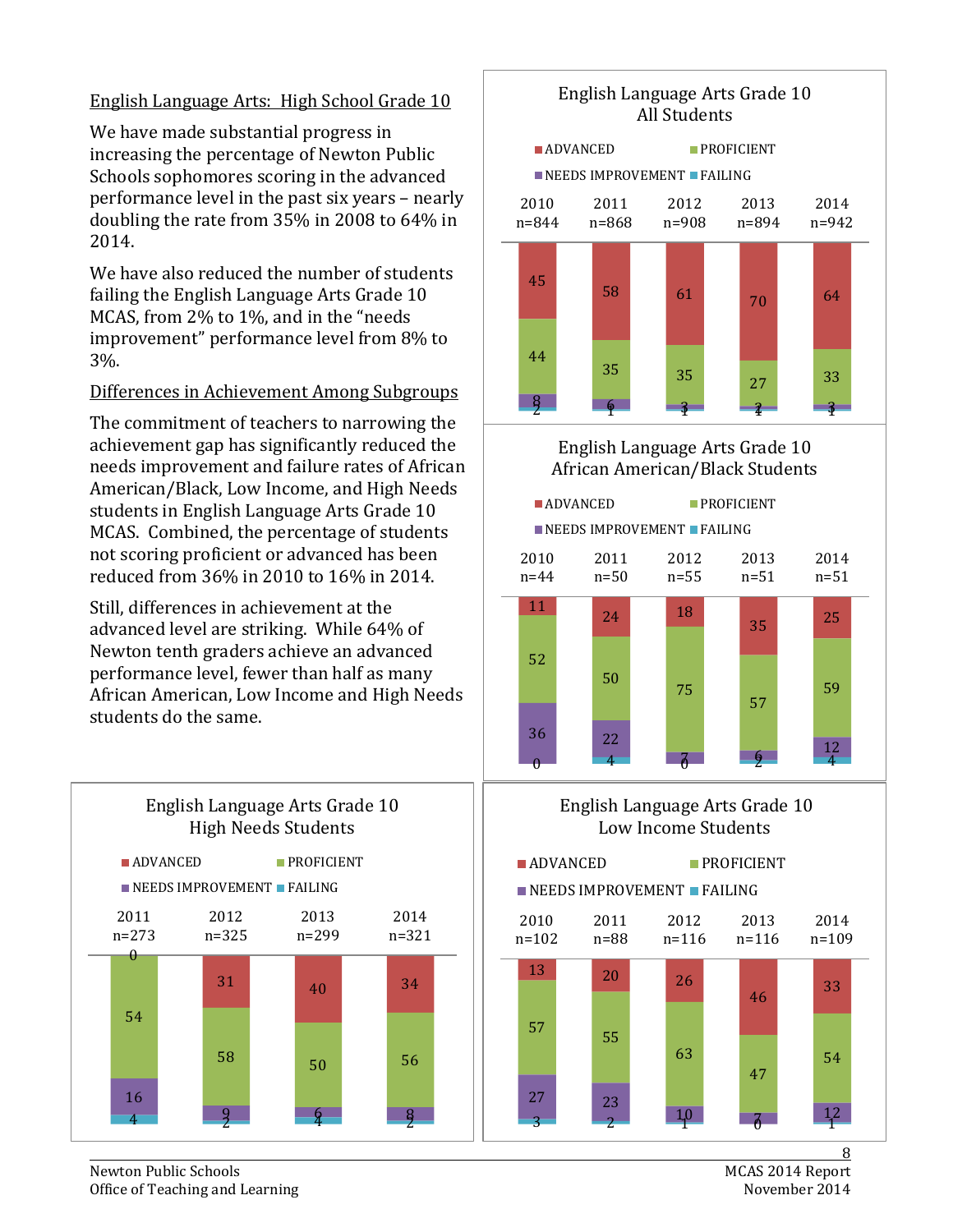# Mathematics

Student achievement in Mathematics is assessed every year beginning in third grade and continuing through middle school. High School students take MCAS in grade 10 as part of their competency determination.

# Mathematics Elementary: Grades 3 - 5

Student achievement in elementary school Mathematics is high compared to the state average, and has improved in all third and fourth grades as measured by the percent of students scoring proficient or higher. Fifth grade performance is consistently high, with 80% or more of all students scoring proficient or advanced, and more than 50% scoring advanced.

In the Boston Globe[7](#page-9-0) ranking of Massachusetts schools, Mason Rice, Ward, and Bowen all ranked among the 20 highest performing schools in Mathematics in one or more grades.

Student Growth Percentiles were 63 and 52 in grades 4 and 5 respectively.

#### Differences Among Sub Groups

Differences in student achievement based on race and family income have long plagued Mathematics education, and the Newton Public Schools are no different.

Using Grade 5 as a comparison group, it's evident that fifth graders as a whole outperform their African American/Black and High Needs peers at an alarming rate.

While 53% of all fifth graders scored at the advanced level, only 22% of African American/Black students 25% of Low Income







<span id="page-9-0"></span>7 <sup>7</sup> http://www.bostonglobe.com/Page/Boston/2011-

<sup>2020/</sup>WebGraphics/Metro/BostonGlobe.com/mcas/2014/rankings/school3rd.xml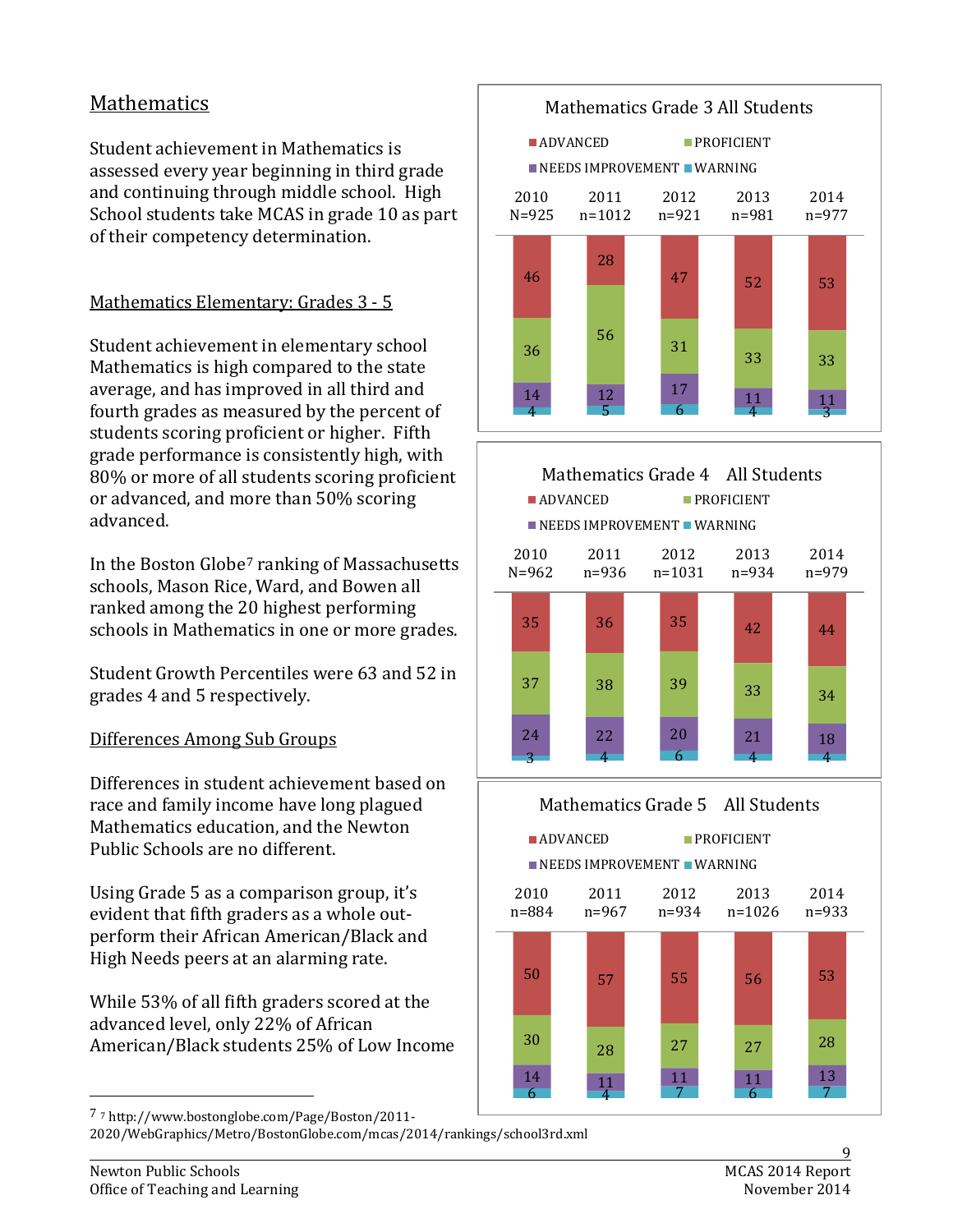students, and 25% of High Needs students met the same mark.

Moreover, the trends for 2010 to 2014 in the rate of students in the warning performance level appear to have not improved, and in some cases appear to be moving in the wrong direction.

To address these issues, we have identified a set of universal screenings with intervention materials and progress monitoring systems, aimed at identifying gaps and misconceptions particularly among our youngest learners. Math coaches are working with intervention aides and principals are identifying intervention blocks, all of which are enabling this program to be implemented throughout the elementary schools.



## Mathematics Grade 5 African American/Black Students



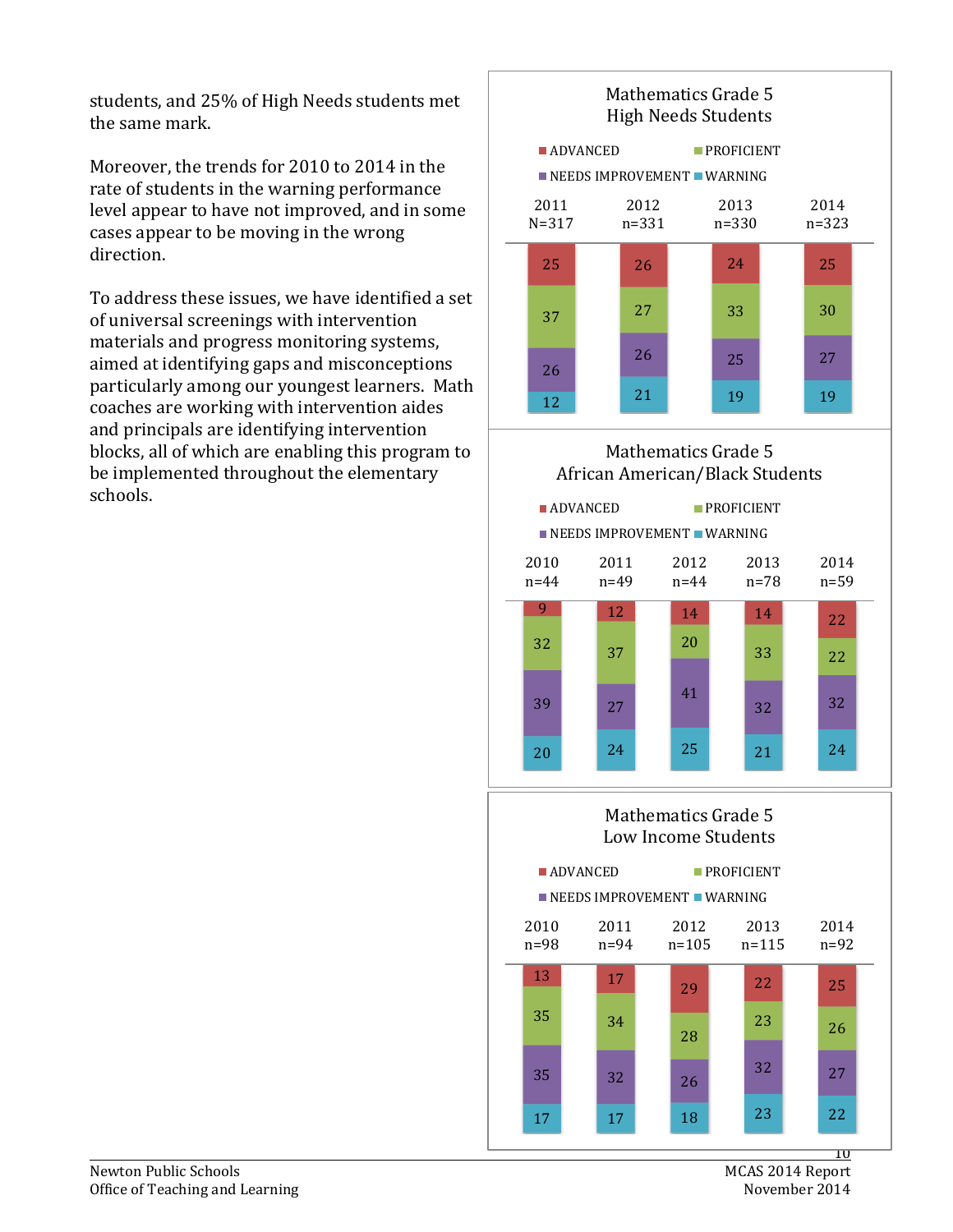#### Mathematics: Middle School All Grades 6 – 8

Student achievement in Mathematics in Newton Middle Schools is generally very high. About 45% of all middle school students score at the advanced performance level, and about 76% of all students are proficient or above.

Despite our strong achievement results, our Student Growth Percentiles (SGP) are lower than we would like at 52, 51, 55 in Grades 6, 7, and 8 respectively.

#### Differences in Achievement Among Subgroups

As we have seen in all other grade levels and disciplines, student performance among African American/Black, Low Income, and High Needs students does not mirror that of their grade level peers.

Using eighth grade as a comparison, we see that only 50% of High Needs students, 55% of Low Income students, and 44% of African American/Black students scored proficient and advanced, compared to 77% of all eighth graders in 2014.

And, while only 9% of all eighth graders scored warning, 19% of High Needs students, 17% of Low Income students, and 24% of African American/Black students did the same.





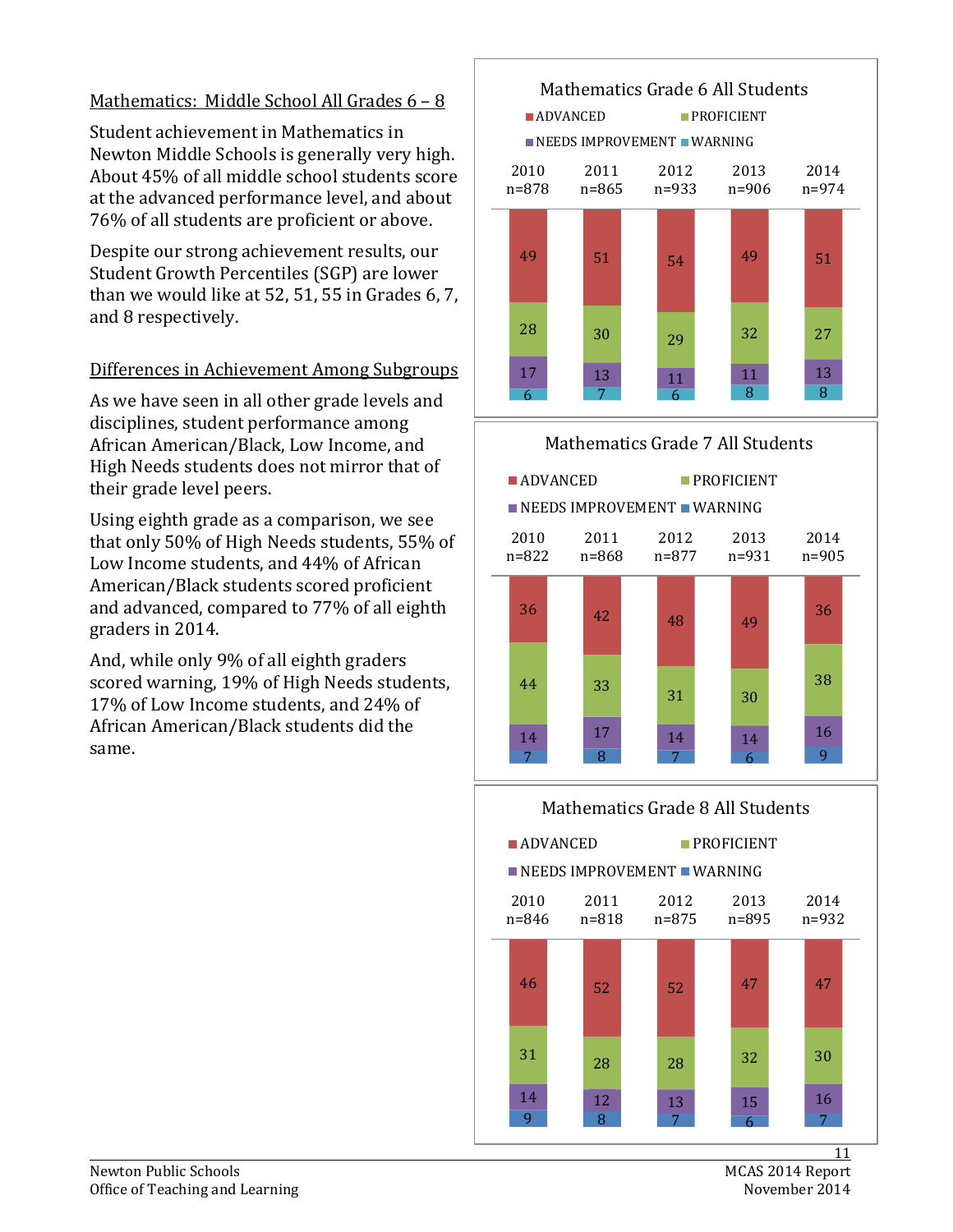



#### Mathematics Grade 5 African American/Black Students

|                  | <b>ADVANCED</b><br>$\blacksquare$ NEEDS IMPROVEMENT $\blacksquare$ WARNING | $PROFIGIENT$     |              |                  |
|------------------|----------------------------------------------------------------------------|------------------|--------------|------------------|
| 2010<br>$n = 44$ | 2011<br>n=49                                                               | 2012<br>$n = 44$ | 2013<br>n=78 | 2014<br>$n = 59$ |
| 9                | 12                                                                         | 14               | 14           | 22               |
| 32               | 37                                                                         | 20               | 33           | 22               |
| 39               | 27                                                                         | 41               | 32           | 32               |
| 20               | 24                                                                         | 25               | 21           | 24               |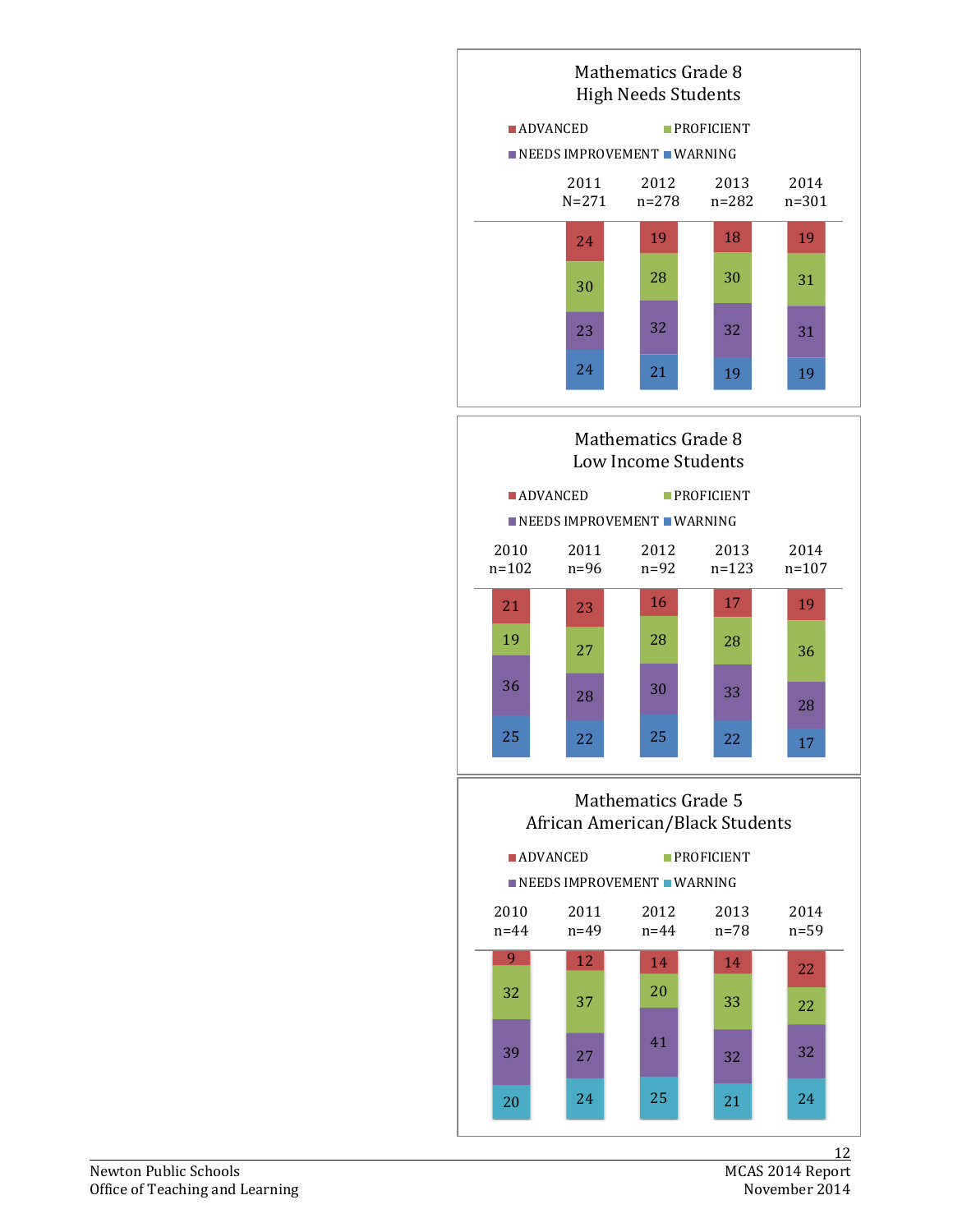#### Mathematics: High School Grade 10

The percentage of students scoring in the proficient and advanced performance levels on the tenth grade Mathematics MCAS has grown from 90% in 2010 to 94% in 2014. Looking further back, Mathematics student achievement has increased from a low of 51% proficient and advanced in 1999.

The percent of students scoring advanced has increased from 76% to 81% in the same period.

#### Differences in Achievement Among Subgroups

As the line graph on the next page shows, progress on increasing the number of students achieving at the proficient and advanced performance levels on the Mathematics Grade 10 MCAS has included improvements in the achievement rate of African American/Black High Needs, and Low Income students. In fact, students in these groups have improved at a faster rate than tenth graders as a whole.

However, the performance gap is still significant, particularly in the advanced level.



Mathematics Grade 10

#### Mathematics Grade 10 African American/Black Students







MCAS 2014 Report

Newton Public Schools<br>
Office of Teaching and Learning<br>
Office of Teaching and Learning Office of Teaching and Learning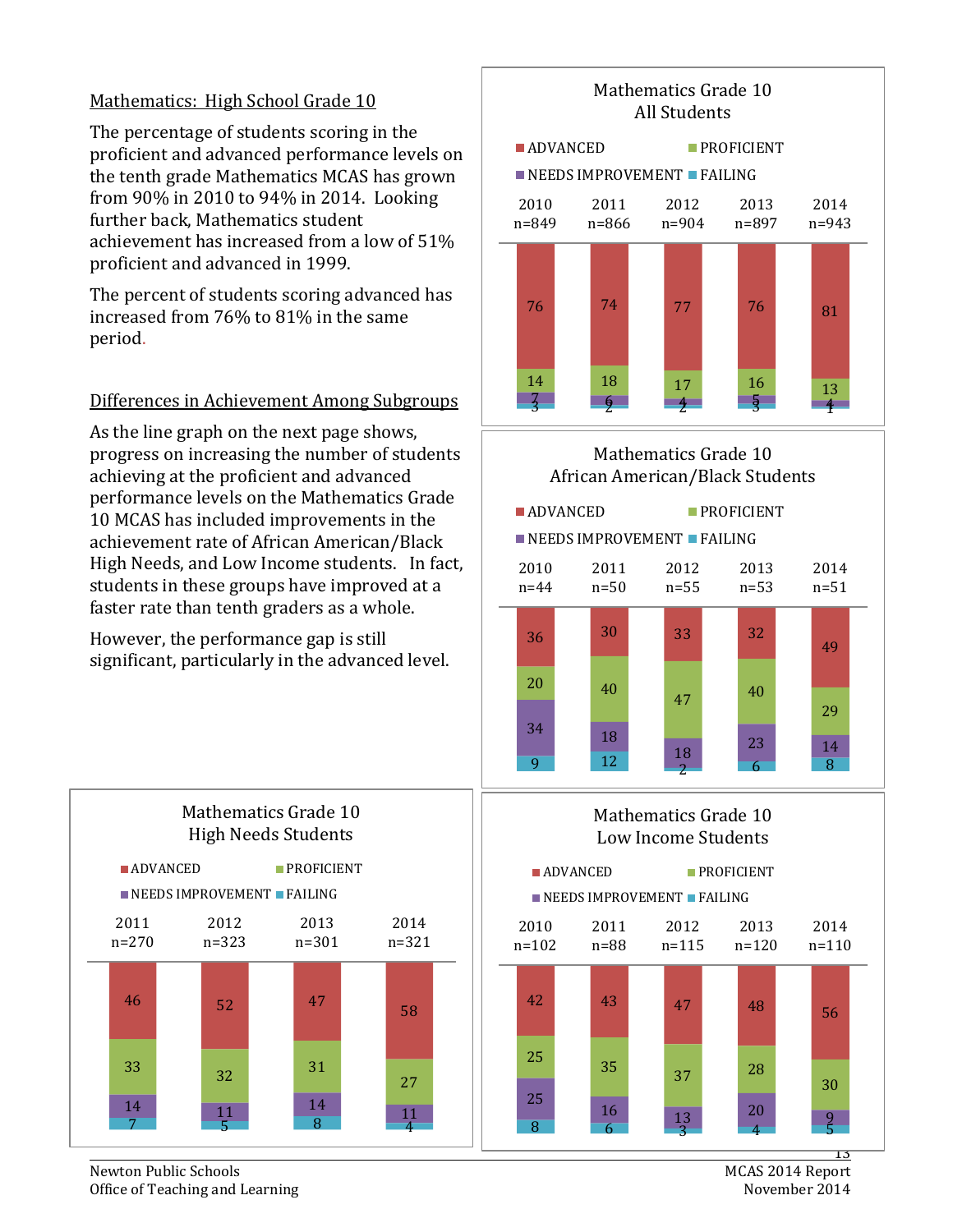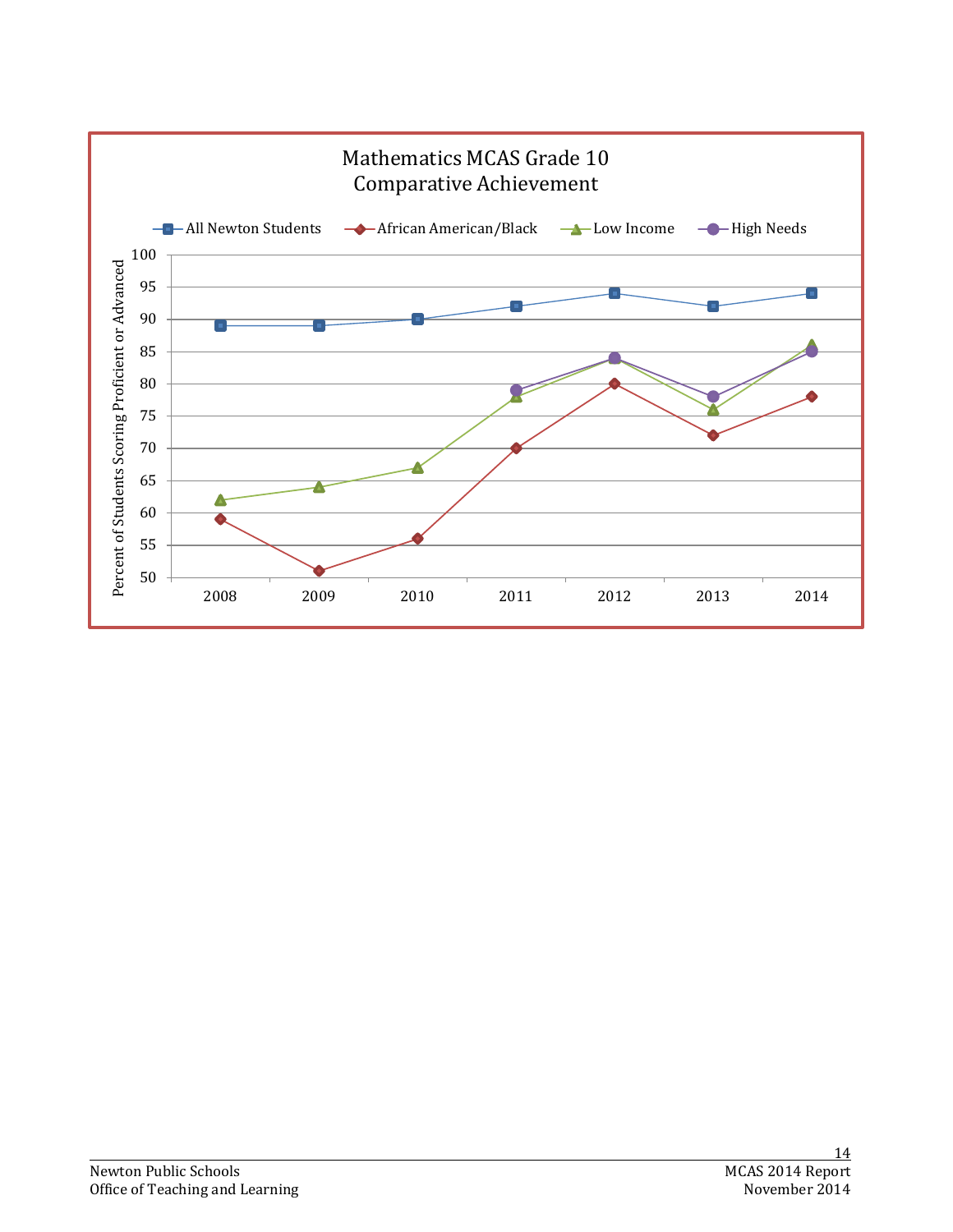# Science and Technology/ Engineering

Only students in Grades 5 and 8 and high school take an MCAS in Science and Technology/Engineering. The tests are presently based on the 2006 Science Curriculum Frameworks. The release of the Next Generation Science Standards earlier this year will inform changes in Massachusetts Curriculum Frameworks, which are presently in draft form and expected to become finalized in 2015 – 2016.

#### Elementary Schools: Grade 5 *Contributed by Jennifer Craddock, K-8 Science and Technology/Engineering Coordinator*

The Grade 5 Science and Technology Engineering MCAS distributes questions over four domains:

| Earth and Space Science | 30%    |
|-------------------------|--------|
| - Life Science          | 30%    |
| <b>Physical Science</b> | 25%    |
| Technology/Engineering  | $15\%$ |

Given that instructional time for Science and Technology/Engineering in elementary school is limited, all domains of science cannot be adequately addressed in the elementary grades. Students have learning experiences throughout elementary school that expose them to important skills and concepts in each domain at developmentally appropriate levels, and focus on specific scientific practices, particularly on science notebooks.

The emphasis on informational text in the English Language Arts Common Core will allow students to develop additional content knowledge in Science and Engineering through their reading instruction.

Student performance on the Grade 5 Science and Technology/Engineering MCAS has been variable in the past five years, with the proficient and advanced rates declining in 2014. However, the district has continued to out perform the state.

With restricted time for direct Science instruction in elementary school, and no opportunities for intervention, significant improvement in student achievement will depend on the quality of curricular materials and teacher fidelity of implementation.

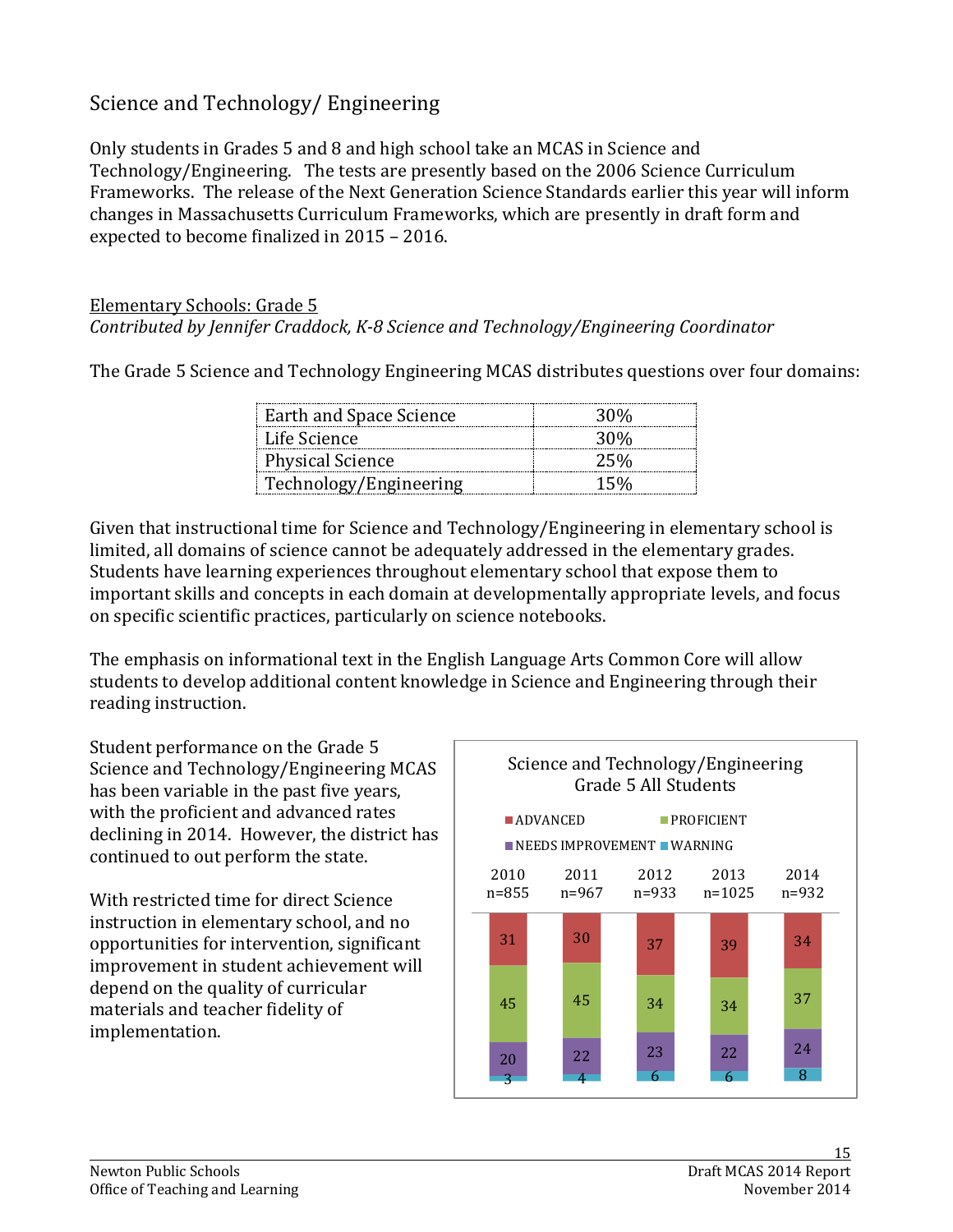### Differences in Achievement Among Sub Groups:

Only 45% of all high needs fifth graders in Newton scored proficient or advanced in Science and Technology/Engineering in 2014, compared to 71% of all fifth graders. Statewide, only 32% of all High Needs fifth graders scored proficient or advanced.

African American/Black students scored significantly lower than their peers in 2014 with only 34% scoring proficient or advanced compared to 71% of their peers. For the past five years, about half of all African American/Black students have scored "needs improvement."

A similar pattern is evident with our lowincome fifth graders, with only 39% scoring proficient or advanced in 2014.

#### Science and Technology/Engineering Grade 5 High Need Students



# Grade 5 African American/Black **Students**



#### Science and Technology/Engineering Grade 5 Low Income Students

**ADVANCED** PROFICIENT

2010 2011 2012 2013  $\blacksquare$  NEEDS IMPROVEMENT  $\blacksquare$  WARNING

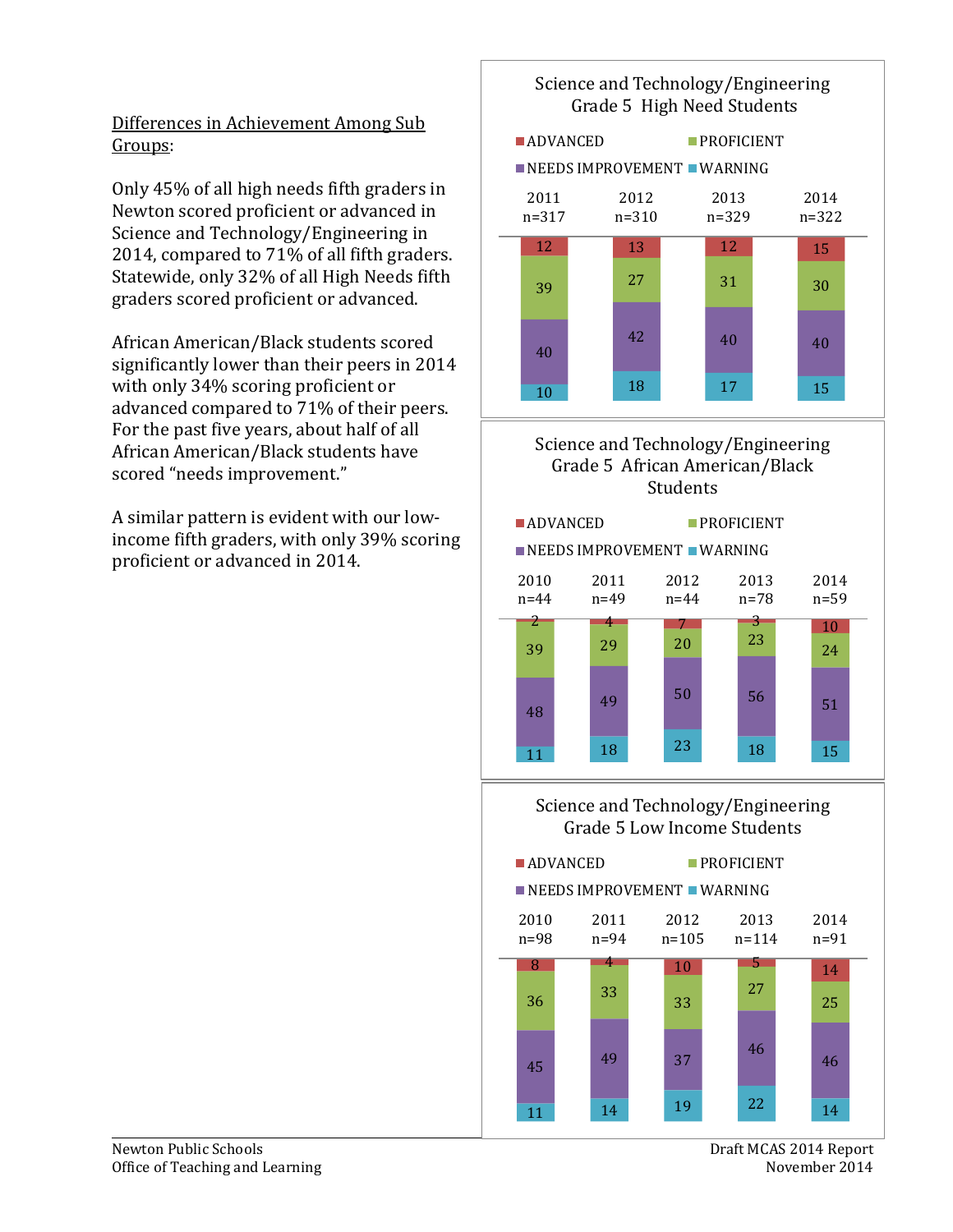## Science and Technology Engineering - Middle Schools Grade 8 *Contributed by Jennifer Craddock, K-8 Science and Technology/Engineering Coordinator*

When students enter middle school, Science becomes a core subject, with students receiving instruction daily, usually from a licensed science teacher. Technology/ Engineering becomes one of five offerings in the Fine and Applied Arts rotation, with students receiving instruction an average of 40 days per year, usually from a licensed engineering teacher.

The eighth grade Science and Technology Engineering MCAS distributes questions over the same four domains, but in different proportions:

| Earth and Space Science | ソト以 |
|-------------------------|-----|
| Life Science            | フト以 |
| <b>Physical Science</b> | フち以 |
| Technology/Engineering  | ソト以 |

As is the case with the Grade 5 MCAS, the Grade 8 test is a de-facto cumulative assessment of student achievement in the three middle school grades.

Student achievement in Grade 8 Science and Technology/Engineering has remained stable since 2010 – with the percent of students scoring in the advanced and proficient levels changing from 64% in 2010 to 63% in 2014. In the same five years, the percent of students scoring advanced has hovered around 10%.

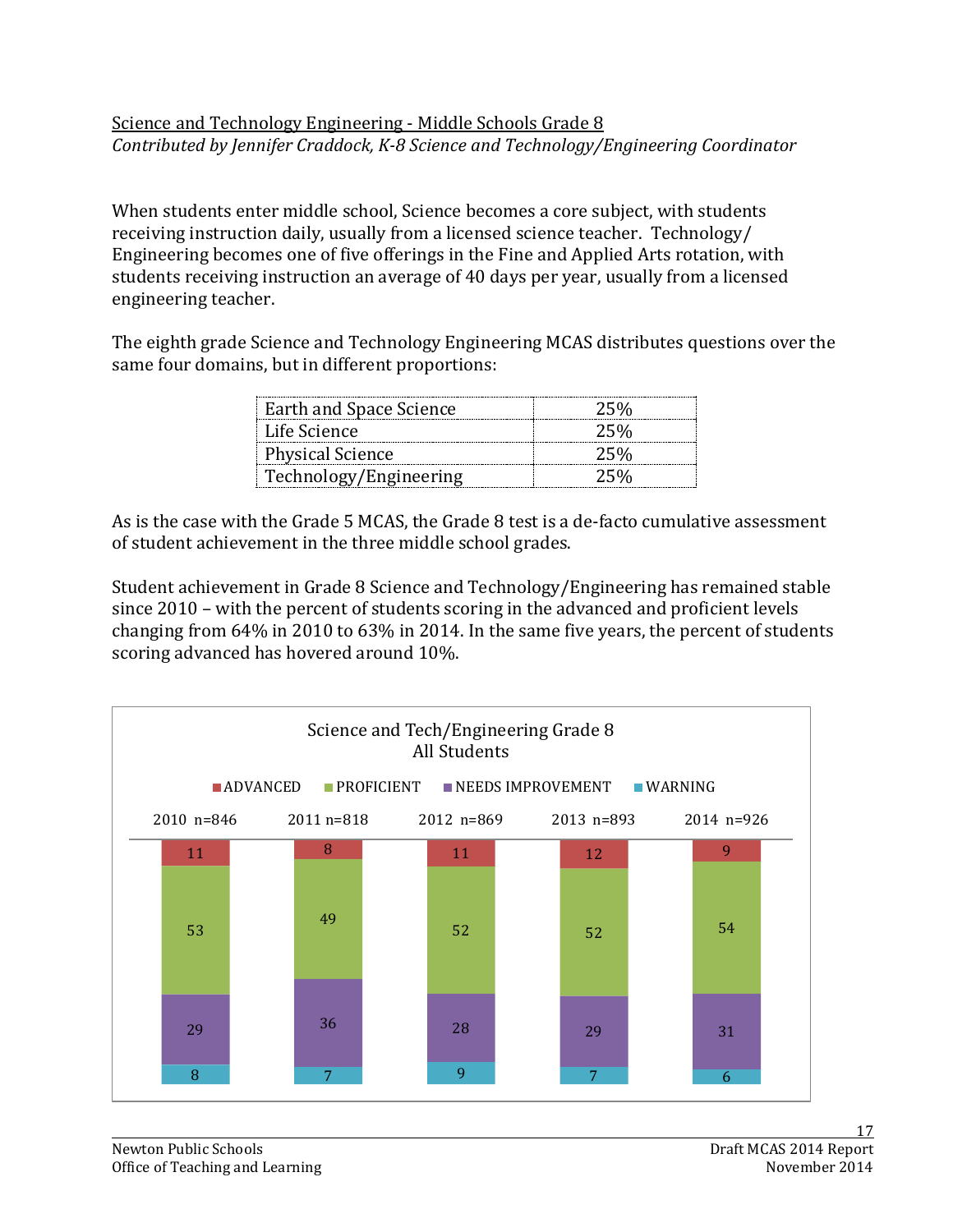## Differences in Achievement Among Subgroups Grade 8

Achievement of African American/Black students, Low Income students and High Needs students is substantially lower than that of their grade level peers.

The failure rate for all three groups hovers in the twenties. High Needs students show a slight improvement in proficient and advanced, but a consistent 47% have scored "needs improvement" over five years.

The percent of African American/Black students achieving a score of proficient or advanced is increasing slowly from 13% in 2010 to 26% this year. However, no African American/Black student has scored advanced since 2010.

Trends for Low Income students are similar.



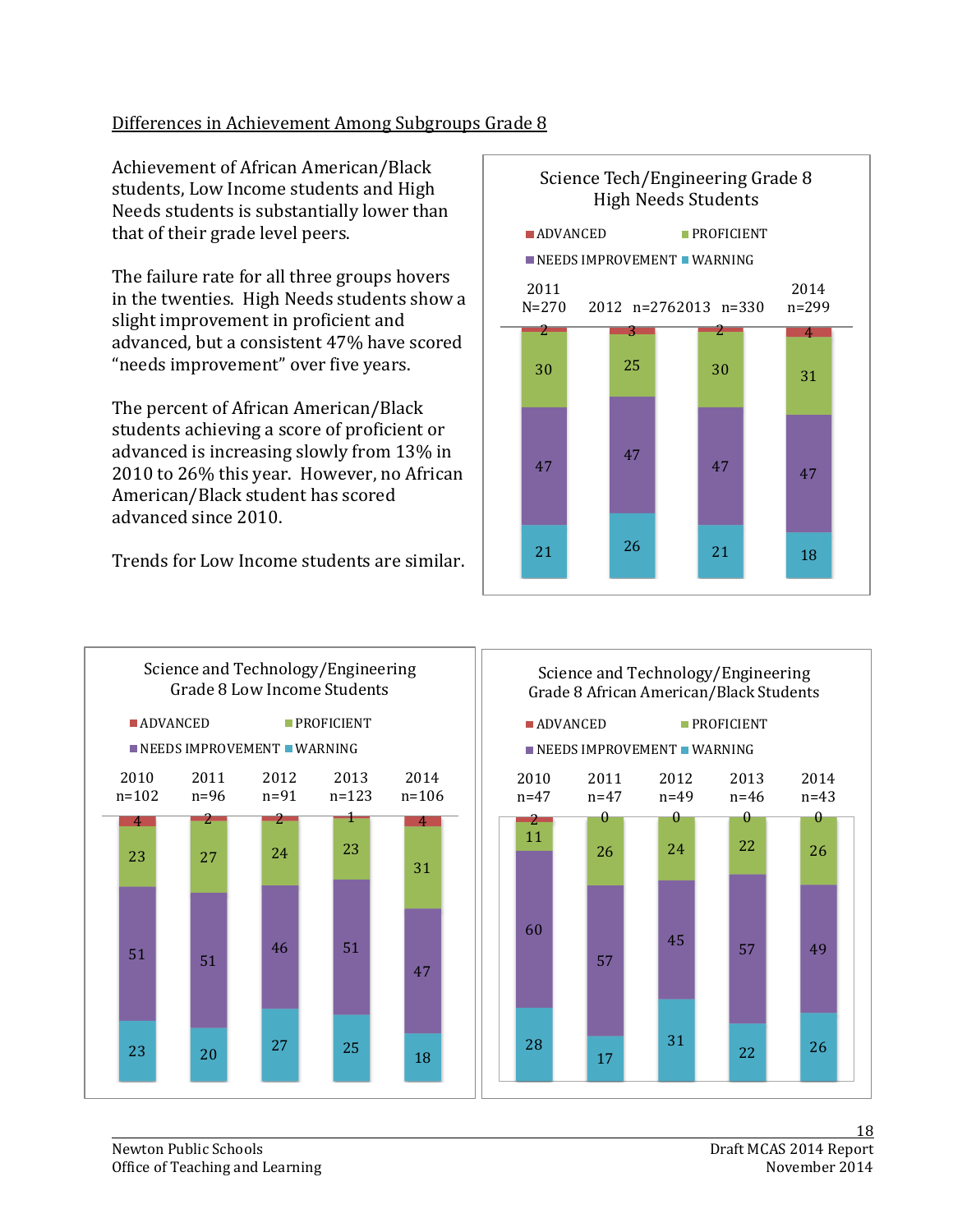#### Science and Technology/Engineering (STE) - High Schools *Contributed by Amy Winston, NNHS STE Department Chair Gerard Gagnon, NSHS STE Department Chair*

High School students are required to pass an MCAS test in one of four STE domains: Biology, Chemistry, Introductory Physics, and Technology/Engineering. The test can be taken any time during the four years of high school.

Newton High Schools have chosen to administer the Introductory Physics MCAS in Grade 9; the year students take the course. Some students take other tests in other grades for a variety of reasons.

Performance levels for the 939 Newton ninth graders and 20 Newton tenth graders taking the 2014 Introductory Physics MCAS are distributed as follows:

|                   | <b>All NPS</b><br><b>Students</b> | African American<br><b>Students</b> | Low Income<br><b>Students</b> | <b>High Needs</b><br><b>Students</b> | <b>State</b> |
|-------------------|-----------------------------------|-------------------------------------|-------------------------------|--------------------------------------|--------------|
| Advanced          | 52%                               | 11%                                 | 20%                           | 25%                                  | 25%          |
| Proficient        | 39%                               | 63%                                 | 52%                           | 51%                                  | 41%          |
| Needs Improvement | 7%                                | 20%                                 | 22%                           | 18%                                  | 25%          |
| Failing           | 2%                                | 7%                                  | 6%                            | 6%                                   | 9%           |

These results are significantly higher than those across the state. In addition, 14 students took the Biology MCAS, 15 took Chemistry, and 4 took Technology/Engineering.

At this time, 99% of Newton High School students have passed an STE MCAS test by the end of grade 10 and have therefore earned their competency determination in STE.

Students who fail the ninth grade Introductory Physics test have the option to prepare competency portfolios in Introductory Physics or Biology. Introductory Physics portfolios meet with continued success at Newton North, and are being added at Newton South as needed. Biology portfolios are an option for sophomores and juniors who are taking a biology course.

# Differences in Achievement Among Subgroups

The table above indicates differences in achievement levels between African American, Low Income, and High Needs students and their grade level peers. Comparisons for the sixteen other tests are difficult to make because of the differences in grade levels. However, the data below, listed as Grade 10 Science and Technology/Engineering on the from data available on the "Newton 2014 MCAS Results by Subgroup by Grade and Subject" page of the DESE website<sup>[8](#page-19-0)</sup> show patterns similar to those in other grades and disciplines.

When measured by the percent of students at the proficient or higher level, performance gaps are slowly narrowing for High Needs, black, and low-income subgroups.

<span id="page-19-0"></span> <sup>8</sup> http://profiles.doe.mass.edu/mcas/subgroups2.aspx?linkid=25&orgcode=02070000&fycode=2014&orgtypecode=5&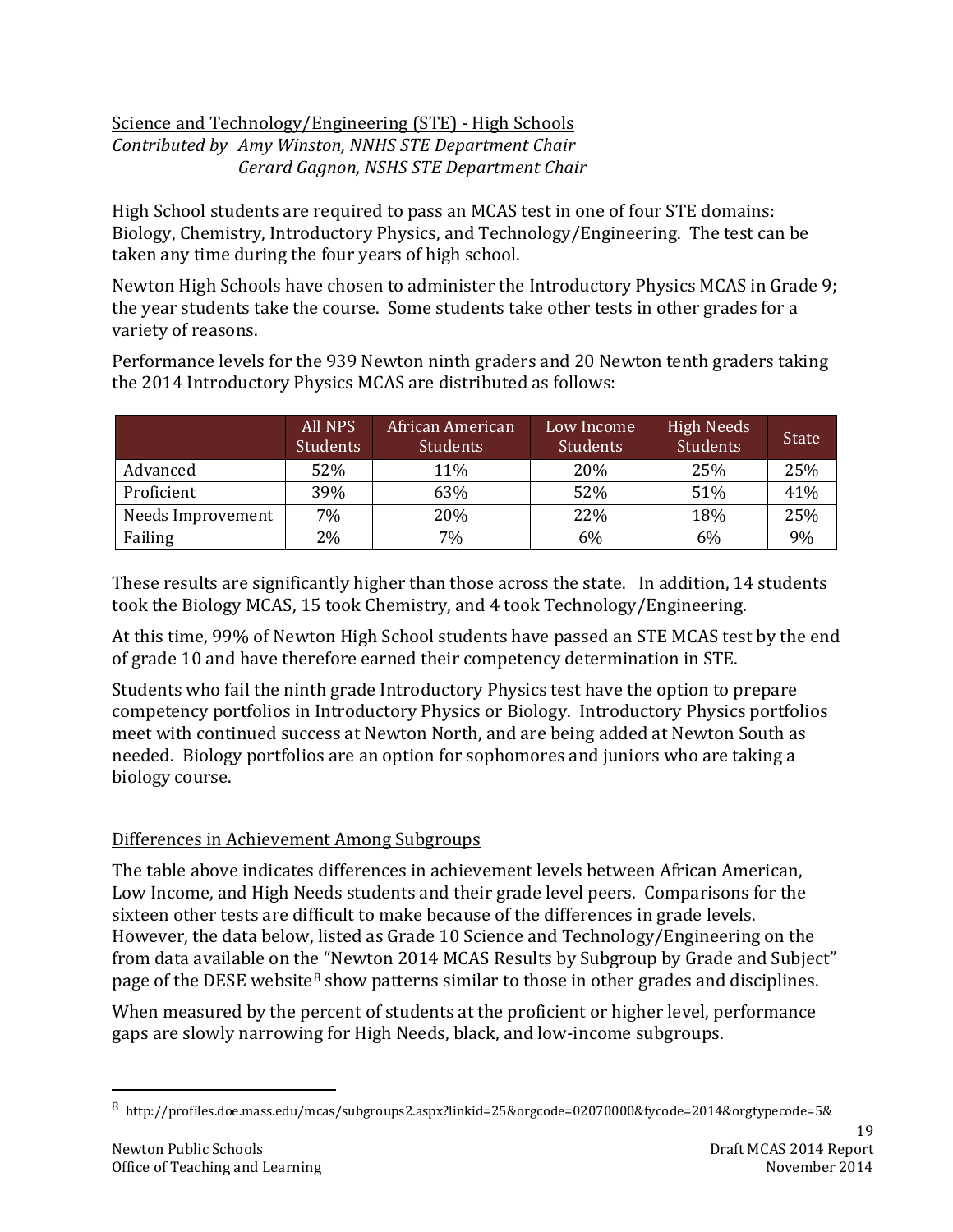However, the gaps between student cohorts at the advanced level are significant and narrowing more slowly.

These gaps continue to be the focus of professional development and Professional Learning Community work. In addition, 0.25 of the time of Newton North Science Department Head Amy Winston is allocated to working with teachers at both high schools on portfolio planning and implementation. Special Educators provide student support through cotaught classes.





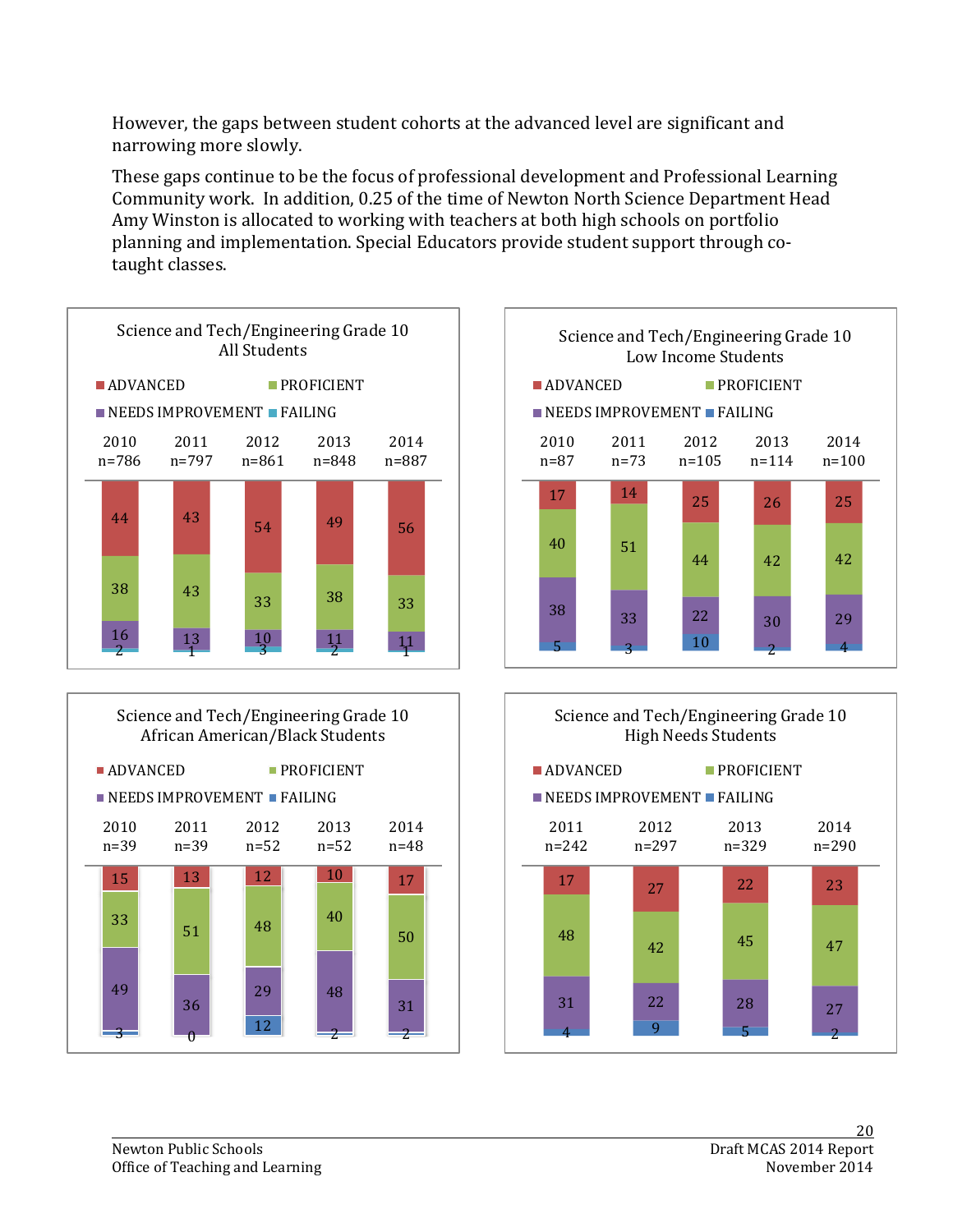| Grade 3 ELA - % Proficient or Advanced |                          |                      |                          |                         |  |  |  |  |
|----------------------------------------|--------------------------|----------------------|--------------------------|-------------------------|--|--|--|--|
|                                        |                          | <b>District</b>      | <b>State</b>             |                         |  |  |  |  |
| Admin<br>Year                          | Total #<br><b>Tested</b> | ℅<br><b>Prof/Adv</b> | Total #<br><b>Tested</b> | $\%$<br><b>Prof/Adv</b> |  |  |  |  |
| 2009                                   | 941                      | 77%                  | 70675                    | 58%                     |  |  |  |  |
| 2010                                   | 926                      | 79%                  | 70622                    | 63%                     |  |  |  |  |
| 2011                                   | 1008                     | 78%                  | 69978                    | 61%                     |  |  |  |  |
| 2012                                   | 921                      | 79%                  | 70709                    | 61%                     |  |  |  |  |
| 2013                                   | 979                      | 79%                  | 70499                    | 57%                     |  |  |  |  |
| 2014                                   | 972                      | 78%                  | 68283                    | 57%                     |  |  |  |  |

| Grade 3 ELA - % Proficient or Advanced |                   |                         |                   |                      | Grade 3 Math - % Proficient or Advanced |                   |                         |                          |                         |  |
|----------------------------------------|-------------------|-------------------------|-------------------|----------------------|-----------------------------------------|-------------------|-------------------------|--------------------------|-------------------------|--|
|                                        |                   | <b>District</b>         |                   | <b>State</b>         |                                         | <b>District</b>   |                         | <b>State</b>             |                         |  |
| dmin<br>Year                           | Total #<br>Tested | $\%$<br><b>Prof/Adv</b> | Total #<br>Tested | %<br><b>Prof/Adv</b> | Admin<br>Year                           | Total #<br>Tested | $\%$<br><b>Prof/Adv</b> | Total #<br><b>Tested</b> | $\%$<br><b>Prof/Adv</b> |  |
| 2009                                   | 941               | 77%                     | 70675             | 58%                  | 2009                                    | 941               | 82%                     | 70791                    | 60%                     |  |
| 2010                                   | 926               | 79%                     | 70622             | 63%                  | 2010                                    | 925               | 82%                     | 70552                    | 65%                     |  |
| 2011                                   | 1008              | 78%                     | 69978             | 61%                  | 2011                                    | 1012              | 84%                     | 70035                    | 66%                     |  |
| 2012                                   | 921               | 79%                     | 70709             | 61%                  | 2012                                    | 921               | 78%                     | 70763                    | 61%                     |  |
| 2013                                   | 979               | 79%                     | 70499             | 57%                  | 2013                                    | 981               | 85%                     | 70581                    | 66%                     |  |
| 2014                                   | 972               | 78%                     | 68283             | 57%                  | 2014                                    | 977               | 86%                     | 68218                    | 68%                     |  |

**2009-2014 MCAS Test Data for Newton and Massachusetts: Percent of Students Scoring at Proficient or Advanced**

| <b>Grade 4 ELA - % Proficient or Advanced</b> |                          |                      |                          |                                  |  |  |  |  |  |
|-----------------------------------------------|--------------------------|----------------------|--------------------------|----------------------------------|--|--|--|--|--|
|                                               |                          | <b>District</b>      | <b>State</b>             |                                  |  |  |  |  |  |
| Admin<br>Year                                 | Total #<br><b>Tested</b> | %<br><b>Prof/Adv</b> | Total #<br><b>Tested</b> | $\frac{0}{2}$<br><b>Prof/Adv</b> |  |  |  |  |  |
| 2009                                          | 890                      | 76%                  | 70471                    | 54%                              |  |  |  |  |  |
| 2010                                          | 962                      | 78%                  | 70911                    | 54%                              |  |  |  |  |  |
| 2011                                          | 932                      | <b>74%</b>           | 70920                    | 53%                              |  |  |  |  |  |
| 2012                                          | 1029                     | 75%                  | 70264                    | 57%                              |  |  |  |  |  |
| 2013                                          | 929                      | 77%                  | 70605                    | 53%                              |  |  |  |  |  |
| 2014                                          | 975                      | 77%                  | 68980                    | 52%                              |  |  |  |  |  |

| Grade 4 ELA - % Proficient or Advanced |                   |                         |                          |                         | Grade 4 Math - % Proficient or Advanced |                          |                         |                   |                         |
|----------------------------------------|-------------------|-------------------------|--------------------------|-------------------------|-----------------------------------------|--------------------------|-------------------------|-------------------|-------------------------|
|                                        |                   | <b>District</b>         |                          | <b>State</b>            |                                         | <b>District</b>          |                         | <b>State</b>      |                         |
| dmin<br>Year                           | Total #<br>Tested | $\%$<br><b>Prof/Adv</b> | Total #<br><b>Tested</b> | $\%$<br><b>Prof/Adv</b> | <b>Admin</b><br>Year                    | Total #<br><b>Tested</b> | $\%$<br><b>Prof/Adv</b> | Total #<br>Tested | $\%$<br><b>Prof/Adv</b> |
| 2009                                   | 890               | 76%                     | 70471                    | 54%                     | 2009                                    | 894                      | 75%                     | 70709             | 48%                     |
| 2010                                   | 962               | 78%                     | 70911                    | 54%                     | 2010                                    | 962                      | 73%                     | 70924             | 48%                     |
| 2011                                   | 932               | 74%                     | 70920                    | 53%                     | 2011                                    | 936                      | 74%                     | 71101             | 47%                     |
| 2012                                   | 1029              | 75%                     | 70264                    | 57%                     | 2012                                    | 1031                     | 74%                     | 70425             | 51%                     |
| 2013                                   | 929               | 77%                     | 70605                    | 53%                     | 2013                                    | 934                      | 75%                     | 70903             | 52%                     |
| 2014                                   | 975               | 77%                     | 68980                    | 52%                     | 2014                                    | 979                      | 77%                     | 69499             | 52%                     |

| <b>Grade 5 ELA - % Proficient or Advanced</b> |                          |                      |                          |                         |  |  |  |  |  |
|-----------------------------------------------|--------------------------|----------------------|--------------------------|-------------------------|--|--|--|--|--|
|                                               |                          | <b>District</b>      | <b>State</b>             |                         |  |  |  |  |  |
| Admin<br>Year                                 | Total #<br><b>Tested</b> | %<br><b>Prof/Adv</b> | Total #<br><b>Tested</b> | $\%$<br><b>Prof/Adv</b> |  |  |  |  |  |
| 2009                                          | 904                      | 83%                  | 71661                    | 63%                     |  |  |  |  |  |
| 2010                                          | 887                      | 85%                  | 71007                    | 63%                     |  |  |  |  |  |
| 2011                                          | 964                      | 88%                  | 71394                    | 67%                     |  |  |  |  |  |
| 2012                                          | 928                      | 83%                  | 71423                    | 61%                     |  |  |  |  |  |
| 2013                                          | 1022                     | 85%                  | 70879                    | 66%                     |  |  |  |  |  |
| 2014                                          | 932                      | 84%                  | 69826                    | 64%                     |  |  |  |  |  |

|              | <b>Grade 5 ELA - % Proficient or Advanced</b> |                                  |                   |                                  |               |                          | Grade 5 Math - % Proficient or Advanced |                   | <b>Grade 5 Science - % Proficient or Advanced</b> |                      |                   |                      |                   |                         |  |
|--------------|-----------------------------------------------|----------------------------------|-------------------|----------------------------------|---------------|--------------------------|-----------------------------------------|-------------------|---------------------------------------------------|----------------------|-------------------|----------------------|-------------------|-------------------------|--|
|              |                                               | <b>District</b>                  |                   | <b>State</b>                     |               | <b>District</b>          |                                         | <b>State</b>      |                                                   |                      | <b>District</b>   |                      | <b>State</b>      |                         |  |
| dmin<br>Year | Total #<br>Tested                             | $\frac{9}{6}$<br><b>Prof/Adv</b> | Total #<br>Tested | $\frac{9}{6}$<br><b>Prof/Adv</b> | Admin<br>Year | Total #<br><b>Tested</b> | $\%$<br><b>Prof/Adv</b>                 | Total #<br>Tested | $\%$<br><b>Prof/Adv</b>                           | <b>Admin</b><br>Year | Total #<br>Tested | %<br><b>Prof/Adv</b> | Total #<br>Tested | $\%$<br><b>Prof/Adv</b> |  |
| 2009         | 904                                           | 83%                              | 71661             | 63%                              | 2009          | 907                      | 80%                                     | 71793             | 54%                                               | 2009                 | 907               | 70%                  | 71686             | 49%                     |  |
| 2010         | 887                                           | 85%                              | 71007             | 63%                              | 2010          | 884                      | 80%                                     | 70946             | 55%                                               | 2010                 | 885               | 76%                  | 70931             | 53%                     |  |
| 2011         | 964                                           | 88%                              | 71394             | 67%                              | 2011          | 967                      | 85%                                     | 71463             | 59%                                               | 2011                 | 967               | 75%                  | 71382             | 50%                     |  |
| 2012         | 928                                           | 83%                              | 71423             | 61%                              | 2012          | 934                      | 82%                                     | 71484             | 57%                                               | 2012                 | 933               | 71%                  | 71373             | 52%                     |  |
| 2013         | 1022                                          | 85%                              | 70879             | 66%                              | 2013          | 1026                     | 83%                                     | 70926             | 61%                                               | 2013                 | 1025              | 72%                  | 70842             | 51%                     |  |
| 2014         | 932                                           | 84%                              | 69826             | 64%                              | 2014          | 933                      | 80%                                     | 69839             | 61%                                               | 2014                 | 932               | 71%                  | 70994             | 53%                     |  |

| <b>Grade 5 Science - % Proficient or Advanced</b> |                   |                      |                          |                      |  |  |  |  |  |  |  |  |
|---------------------------------------------------|-------------------|----------------------|--------------------------|----------------------|--|--|--|--|--|--|--|--|
|                                                   |                   | <b>District</b>      |                          | <b>State</b>         |  |  |  |  |  |  |  |  |
| Admin<br>Year                                     | Total #<br>Tested | %<br><b>Prof/Adv</b> | Total #<br><b>Tested</b> | %<br><b>Prof/Adv</b> |  |  |  |  |  |  |  |  |
| 2009                                              | 907               | 70%                  | 71686                    | 49%                  |  |  |  |  |  |  |  |  |
| 2010                                              | 885               | 76%                  | 70931                    | 53%                  |  |  |  |  |  |  |  |  |
| 2011                                              | 967               | 75%                  | 71382                    | 50%                  |  |  |  |  |  |  |  |  |
| 2012                                              | 933               | 71%                  | 71373                    | 52%                  |  |  |  |  |  |  |  |  |
| 2013                                              | 1025              | 72%                  | 70842                    | 51%                  |  |  |  |  |  |  |  |  |
| 2014                                              | 932               | 71%                  | 70994                    | 53%                  |  |  |  |  |  |  |  |  |

21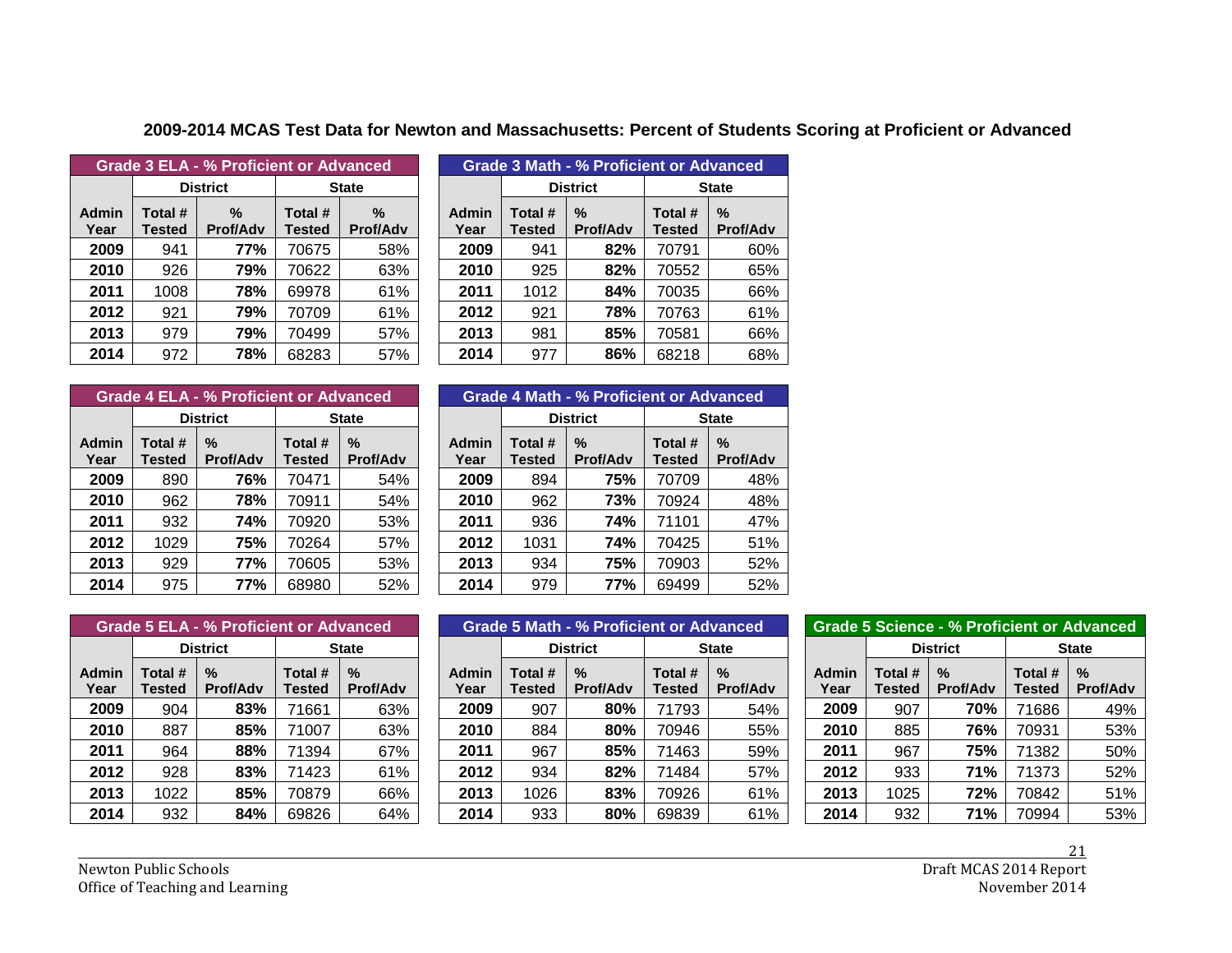|               | Grade 6 ELA - % Proficient or Advanced |                      |                          |                                  |  |  |  |  |  |  |  |  |  |  |
|---------------|----------------------------------------|----------------------|--------------------------|----------------------------------|--|--|--|--|--|--|--|--|--|--|
|               |                                        | <b>District</b>      | <b>State</b>             |                                  |  |  |  |  |  |  |  |  |  |  |
| Admin<br>Year | Total #<br><b>Tested</b>               | %<br><b>Prof/Adv</b> | Total #<br><b>Tested</b> | $\frac{0}{2}$<br><b>Prof/Adv</b> |  |  |  |  |  |  |  |  |  |  |
| 2009          | 836                                    | 84%                  | 70999                    | 67%                              |  |  |  |  |  |  |  |  |  |  |
| 2010          | 876                                    | 85%                  | 72172                    | 69%                              |  |  |  |  |  |  |  |  |  |  |
| 2011          | 862                                    | 88%                  | 71491                    | 68%                              |  |  |  |  |  |  |  |  |  |  |
| 2012          | 929                                    | 87%                  | 71589                    | 67%                              |  |  |  |  |  |  |  |  |  |  |
| 2013          | 905                                    | 85%                  | 71602                    | 67%                              |  |  |  |  |  |  |  |  |  |  |
| 2014          | 970                                    | 83%                  | 69579                    | 68%                              |  |  |  |  |  |  |  |  |  |  |

|              |                   | <b>Grade 6 ELA - % Proficient or Advanced</b> |                          |                         |  | Grade 6 Math - % Proficient or Advanced |                   |                         |                   |                         |  |  |  |
|--------------|-------------------|-----------------------------------------------|--------------------------|-------------------------|--|-----------------------------------------|-------------------|-------------------------|-------------------|-------------------------|--|--|--|
|              |                   | <b>District</b>                               | <b>State</b>             |                         |  |                                         |                   | <b>District</b>         | <b>State</b>      |                         |  |  |  |
| dmin<br>Year | Total #<br>Tested | $\%$<br><b>Prof/Adv</b>                       | Total #<br><b>Tested</b> | $\%$<br><b>Prof/Adv</b> |  | <b>Admin</b><br>Year                    | Total #<br>Tested | $\%$<br><b>Prof/Adv</b> | Total #<br>Tested | $\%$<br><b>Prof/Adv</b> |  |  |  |
| 2009         | 836               | 84%                                           | 70999                    | 67%                     |  | 2009                                    | 836               | 79%                     | 71085             | 57%                     |  |  |  |
| 2010         | 876               | 85%                                           | 72172                    | 69%                     |  | 2010                                    | 878               | 77%                     | 70946             | 57%                     |  |  |  |
| 2011         | 862               | 88%                                           | 71491                    | 68%                     |  | 2011                                    | 865               | 81%                     | 71536             | 58%                     |  |  |  |
| 2012         | 929               | 87%                                           | 71589                    | 67%                     |  | 2012                                    | 933               | 83%                     | 71640             | 60%                     |  |  |  |
| 2013         | 905               | 85%                                           | 71602                    | 67%                     |  | 2013                                    | 906               | 81%                     | 71642             | 61%                     |  |  |  |
| 2014         | 970               | 83%                                           | 69579                    | 68%                     |  | 2014                                    | 974               | 74%                     | 69851             | 50%                     |  |  |  |

|                      |                          | Grade 7 ELA - % Proficient or Advanced |                   |                         |  | <b>Grade 7 Math - % Proficient or Advanced</b> |                          |                         |                          |                |  |  |  |
|----------------------|--------------------------|----------------------------------------|-------------------|-------------------------|--|------------------------------------------------|--------------------------|-------------------------|--------------------------|----------------|--|--|--|
|                      |                          | <b>District</b>                        |                   | <b>State</b>            |  |                                                |                          | <b>District</b>         | <b>State</b>             |                |  |  |  |
| <b>Admin</b><br>Year | Total #<br><b>Tested</b> | $\%$<br><b>Prof/Adv</b>                | Total #<br>Tested | $\%$<br><b>Prof/Adv</b> |  | <b>Admin</b><br>Year                           | Total #<br><b>Tested</b> | $\%$<br><b>Prof/Adv</b> | Total #<br><b>Tested</b> | $\%$<br>Prof/A |  |  |  |
| 2009                 | 831                      | 87%                                    | 71696             | 70%                     |  | 2009                                           | 835                      | 73%                     | 71975                    | 49             |  |  |  |
| 2010                 | 820                      | 90%                                    | 71350             | 72%                     |  | 2010                                           | 822                      | 79%                     | 71452                    | 53             |  |  |  |
| 2011                 | 861                      | 91%                                    | 72260             | 73%                     |  | 2011                                           | 868                      | 74%                     | 72495                    | 51             |  |  |  |
| 2012                 | 877                      | 89%                                    | 71749             | 71%                     |  | 2012                                           | 877                      | 79%                     | 71952                    | 51             |  |  |  |
| 2013                 | 922                      | 88%                                    | 71699             | 72%                     |  | 2013                                           | 931                      | 80%                     | 72021                    | 52             |  |  |  |
| 2014                 | 906                      | 90%                                    | 70612             | 72%                     |  | 2014                                           | 905                      | 74%                     | 70978                    | 50             |  |  |  |

|              |                   | <b>Grade 7 ELA - % Proficient or Advanced</b> |                          |                         |  | <b>Grade 7 Math - % Proficient or Advanced</b> |                          |                         |                          |                                  |  |  |  |
|--------------|-------------------|-----------------------------------------------|--------------------------|-------------------------|--|------------------------------------------------|--------------------------|-------------------------|--------------------------|----------------------------------|--|--|--|
|              |                   | <b>District</b>                               | <b>State</b>             |                         |  |                                                |                          | <b>District</b>         | <b>State</b>             |                                  |  |  |  |
| dmin<br>Year | Total #<br>Tested | $\%$<br><b>Prof/Adv</b>                       | Total #<br><b>Tested</b> | $\%$<br><b>Prof/Adv</b> |  | Admin<br>Year                                  | Total #<br><b>Tested</b> | $\%$<br><b>Prof/Adv</b> | Total #<br><b>Tested</b> | $\frac{0}{0}$<br><b>Prof/Adv</b> |  |  |  |
| 2009         | 831               | 87%                                           | 71696                    | 70%                     |  | 2009                                           | 835                      | 73%                     | 71975                    | 49%                              |  |  |  |
| 2010         | 820               | 90%                                           | 71350                    | 72%                     |  | 2010                                           | 822                      | 79%                     | 71452                    | 53%                              |  |  |  |
| 2011         | 861               | 91%                                           | 72260                    | 73%                     |  | 2011                                           | 868                      | 74%                     | 72495                    | 51%                              |  |  |  |
| 2012         | 877               | 89%                                           | 71749                    | 71%                     |  | 2012                                           | 877                      | 79%                     | 71952                    | 51%                              |  |  |  |
| 2013         | 922               | 88%                                           | 71699                    | 72%                     |  | 2013                                           | 931                      | 80%                     | 72021                    | 52%                              |  |  |  |
| 2014         | 906               | 90%                                           | 70612                    | 72%                     |  | 2014                                           | 905                      | 74%                     | 70978                    | 50%                              |  |  |  |

| <b>Grade 8 ELA - % Proficient or Advanced</b> |                          |                      |                          |                      |  |  |  |  |  |  |  |  |  |
|-----------------------------------------------|--------------------------|----------------------|--------------------------|----------------------|--|--|--|--|--|--|--|--|--|
|                                               |                          | <b>District</b>      | <b>State</b>             |                      |  |  |  |  |  |  |  |  |  |
| Admin<br>Year                                 | Total #<br><b>Tested</b> | %<br><b>Prof/Adv</b> | Total #<br><b>Tested</b> | %<br><b>Prof/Adv</b> |  |  |  |  |  |  |  |  |  |
| 2009                                          | 804                      | 89%                  | 73140                    | 79%                  |  |  |  |  |  |  |  |  |  |
| 2010                                          | 843                      | 91%                  | 72237                    | 78%                  |  |  |  |  |  |  |  |  |  |
| 2011                                          | 818                      | 93%                  | 71683                    | 79%                  |  |  |  |  |  |  |  |  |  |
| 2012                                          | 870                      | 93%                  | 72756                    | 80%                  |  |  |  |  |  |  |  |  |  |
| 2013                                          | 894                      | 92%                  | 72194                    | 78%                  |  |  |  |  |  |  |  |  |  |
| 2014                                          | 932                      | 93%                  | 70999                    | 79%                  |  |  |  |  |  |  |  |  |  |

|              | <b>Grade 8 ELA - % Proficient or Advanced</b> |                      |                   |                                  |               |                   | Grade 8 Math - % Proficient or Advanced |                   | <b>Grade 8 Science - % Proficient or Advanced</b> |               |                   |                  |                   |                         |  |
|--------------|-----------------------------------------------|----------------------|-------------------|----------------------------------|---------------|-------------------|-----------------------------------------|-------------------|---------------------------------------------------|---------------|-------------------|------------------|-------------------|-------------------------|--|
|              |                                               | <b>District</b>      |                   | <b>State</b>                     |               | <b>District</b>   |                                         |                   | <b>State</b>                                      |               | <b>District</b>   |                  | <b>State</b>      |                         |  |
| dmin<br>Year | Total #<br>Tested                             | %<br><b>Prof/Adv</b> | Total #<br>Tested | $\frac{9}{6}$<br><b>Prof/Adv</b> | Admin<br>Year | Total #<br>Tested | $\%$<br><b>Prof/Adv</b>                 | Total #<br>Tested | $\%$<br><b>Prof/Adv</b>                           | Admin<br>Year | Total #<br>Tested | $\%$<br>Prof/Adv | Total #<br>Tested | $\%$<br><b>Prof/Adv</b> |  |
| 2009         | 804                                           | 89%                  | 73140             | 79%                              | 2009          | 806               | 77%                                     | 73170             | 49%                                               | 2009          | 806               | 60%              | 72982             | 39%                     |  |
| 2010         | 843                                           | 91%                  | 72237             | 78%                              | 2010          | 846               | 77%                                     | 72180             | 51%                                               | 2010          | 846               | 64%              | 72026             | 40%                     |  |
| 2011         | 818                                           | 93%                  | 71683             | 79%                              | 2011          | 818               | 80%                                     | 71740             | 52%                                               | 2011          | 818               | 57%              | 71569             | 39%                     |  |
| 2012         | 870                                           | 93%                  | 72756             | 80%                              | 2012          | 875               | 80%                                     | 72705             | 53%                                               | 2012          | 869               | 63%              | 72535             | 42%                     |  |
| 2013         | 894                                           | 92%                  | 72194             | 78%                              | 2013          | 895               | 79%                                     | 72196             | 55%                                               | 2013          | 893               | 64%              | 72038             | 39%                     |  |
| 2014         | 932                                           | 93%                  | 70999             | 79%                              | 2014          | 932               | 93%                                     | 71296             | 79%                                               | 2014          | 926               | 63%              | 71951             | 42%                     |  |

|                      | <b>Grade 8 Science - % Proficient or Advanced</b> |                      |                          |                         |  |  |  |  |  |  |  |  |  |  |
|----------------------|---------------------------------------------------|----------------------|--------------------------|-------------------------|--|--|--|--|--|--|--|--|--|--|
|                      |                                                   | <b>District</b>      | <b>State</b>             |                         |  |  |  |  |  |  |  |  |  |  |
| <b>Admin</b><br>Year | Total #<br><b>Tested</b>                          | %<br><b>Prof/Adv</b> | Total #<br><b>Tested</b> | $\%$<br><b>Prof/Adv</b> |  |  |  |  |  |  |  |  |  |  |
| 2009                 | 806                                               | 60%                  | 72982                    | 39%                     |  |  |  |  |  |  |  |  |  |  |
| 2010                 | 846                                               | 64%                  | 72026                    | 40%                     |  |  |  |  |  |  |  |  |  |  |
| 2011                 | 818                                               | 57%                  | 71569                    | 39%                     |  |  |  |  |  |  |  |  |  |  |
| 2012                 | 869                                               | 63%                  | 72535                    | 42%                     |  |  |  |  |  |  |  |  |  |  |
| 2013                 | 893                                               | 64%                  | 72038                    | 39%                     |  |  |  |  |  |  |  |  |  |  |
| 2014                 | 926                                               | 63%                  | 71951                    | 42%                     |  |  |  |  |  |  |  |  |  |  |